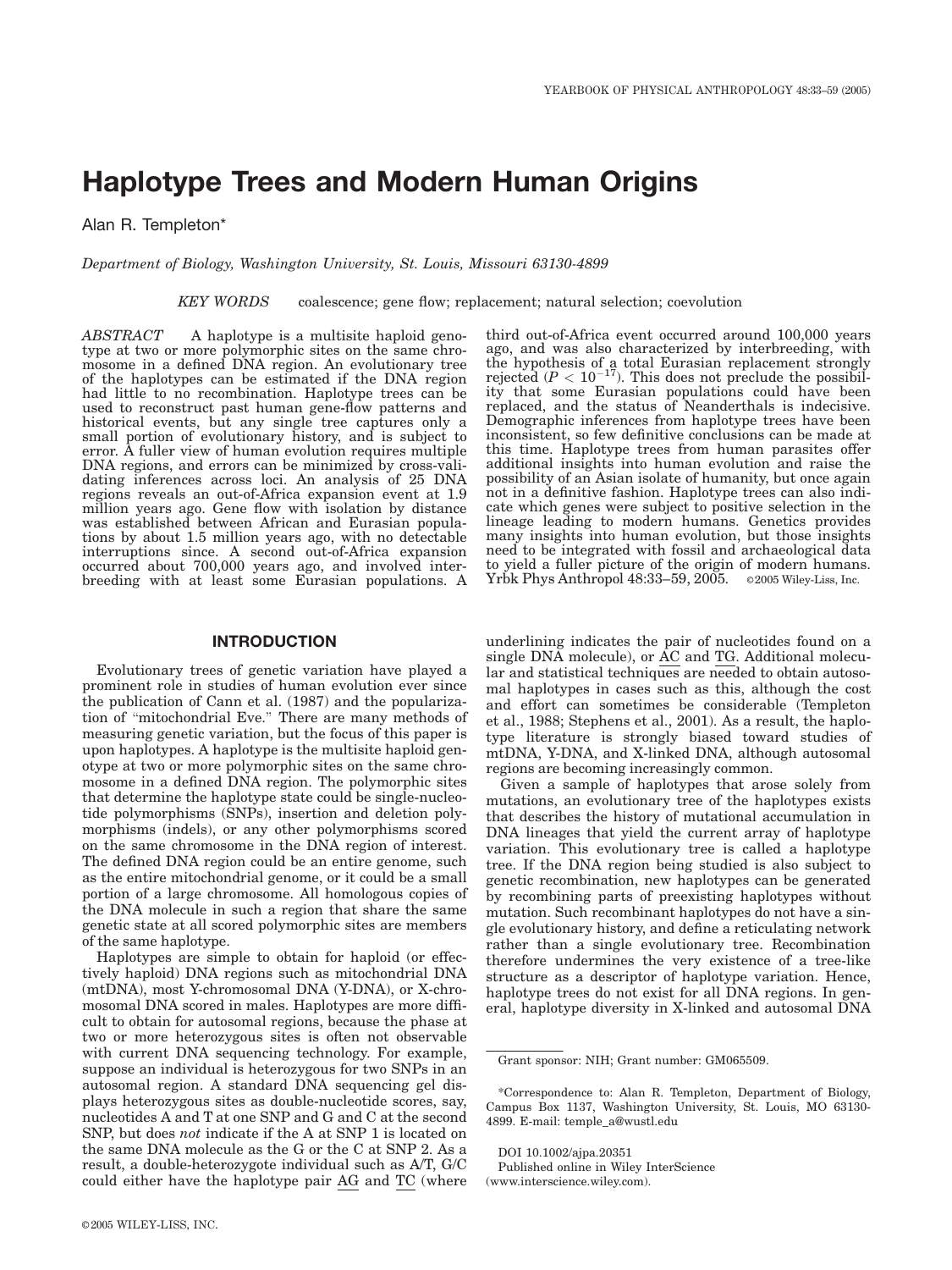can be generated by a combination of mutational accumulation in DNA lineages and recombination (Templeton et al., 2000a,b), but human mtDNA and Y-DNA are generally not subject to recombination. As a consequence, much of the literature on haplotype trees has been biased toward mtDNA and Y-DNA. However, recent studies showed that recombination in the X-linked and autosomal portions of the human genome is often concentrated into recombination hotspots separated by DNA regions with no to little recombination (Templeton et al., 2000a; Crawford et al., 2004; McVean et al., 2004). As a consequence, haplotype trees exist for many regions of the human genome, and are not confined just to mtDNA and Y-DNA.

Haplotype trees have a variety of uses in studies of human evolution. Before discussing these uses, it is first necessary to briefly review some of the results from coalescent theory, the population genetic theory underlying haplotype trees. Given this theoretical background, the estimation of haplotype trees will be discussed, followed by their various uses in studies of modern human origins.

### BASIC COALESCENT THEORY

DNA replicates. In a forward sense, this means that one molecule of DNA can become two or more molecules in the future. In a backward sense, this means that two or more molecules of DNA observed today can coalesce into a single copy of DNA in the past. A "coalescent event" occurs when two lineages of DNA molecules merge back into a single DNA molecule at some time in the past. Hence, a coalescent event is simply the time inverse of a DNA replication event.

To illustrate the forward and backward implications of DNA replication, consider a hypothetical population consisting of just six haploid individuals (Fig. 1). This population has six copies of any homologous DNA segment at any given time, and it is assumed that there is no recombination. As this population reproduces, DNA replicates. By chance alone (genetic drift), some molecules get more copies into the next generation than others. Fixation occurs in this hypothetical population at generation 10. Fixation, which is inevitable in all finite populations, means that all present-day homologous DNA copies are now descended from a single DNA molecule in the past (Fig. 1).

Now consider the process of fixation as observed backwards in time. Suppose generation 10 is the current generation, and all six DNA molecules are surveyed. Note first that any DNA lineage that went extinct prior to generation 10 (parts in grey in Fig. 1) is unobservable, and there is no way of knowing about the DNA lineages that no longer exist. (In some cases, information about past genes can be obtained from fossils, as will be discussed later.) Moreover, once all our current DNA lineages have coalesced back to a common ancestor (generation 3 in Fig. 1), there is no longer any genetic variation in the coalescent process. All population genetic inference requires genetic variation. Consequently, the time to ultimate coalescence places a limit on how far back inferences can be made from a haplotype tree. The most that can be observed about the coalescent process is shown in Figure 2.

In general, consider taking a sample of  $n$  genes from a population. The word "genes" in coalescent models refers to the different copies of a homologous stretch of DNA, regardless of their genetic state. Because genetic drift inevitably causes fixation in the future sense, this means in the backward sense that all of the genes can be traced back in time to a common ancestral gene from which all current copies are descended. Figure  $2$  is an example of a

"gene tree" that portrays how all the different presentday copies at a homologous gene locus are "related" by ordering coalescent events through time until there is only a single, ancestral molecule of DNA. The most recent common-ancestor DNA molecule is often denoted by the acronym MRCA, and the time at which this occurs is denoted by TMRCA (time to the MRCA). For example, all copies of mitochondrial DNA (mtDNA) found in living humans must eventually coalesce into a single ancestral mtDNA. Because mtDNA is inherited as a maternal haploid, this ancestral mtDNA must have been present in a female. Some scientists and much of the popular media have dubbed this bearer of our ancestral mtDNA "mitochondrial Eve," and have treated this as a startling discovery about human evolution. However, the existence of a mitochondrial Eve is trivial under coalescent theory. Finite population size (and all real populations are finite) ensures that *all* copies of *any* homologous piece of DNA present in any species have been derived from a single common ancestral DNA molecule in the past; indeed, this is the very definition of genetic homology. To say that humans have a mitochondrial Eve is to say only that all human mtDNA is homologous. When "Eve" is called the ancestor of us all, it only means that our mtDNA is descended from her mtDNA, and not necessarily any other piece of the human genome.

All genes that are homologous have a common ancestor in the past. Assuming that all the genes are neutral, consider the case of a random sample of just two genes from an idealized random-mating population. The probability that these two genes coalesce in the previous generation is the probability that both genes came from the same individual in the previous generation, which is  $1/N$ , where  $N$ is the population size in this idealized random-mating population. Coalescence requires that the two copies in the present generation were replicated from the same DNA molecule in the ancestral individual. If the genes being sampled are haploid,  $1/N$  is also the probability that they coalesce in the previous generation. If the genes are autosomal, the probability that two genes are both copies of the same gene in the ancestral individual is one-half, because the ancestral individual has two genes for an autosomal locus. Hence, the total probability of an autosomal DNA molecule coalescing in the previous generation is now  $\left(\frac{1}{2}\right)(1/N) = 1/(2N)$ . In general, the probability of coalescence in the previous generation is  $1/(xN)$ , where x is the ploidy level. Real populations deviate from the idealized assumptions of this simple random-mating model, so the probability of coalescence in the previous generation is often expressed as  $1/(xN_{ef})$ , where  $N_{ef}$  is the inbreeding effective size (a quantity that can differ substantially from N, the census size). Therefore, the probability that the two genes did not coalesce in the previous generation is  $1 - 1/(xN_{\text{ef}})$ . The probability of coalescence exactly t generations ago is the probability of no coalescence for the first  $t - 1$  generations in the past, followed by a coalescent event at generation  $t$ :

$$
\text{Prob.}(\text{Coalesce at } t) = \left(1 - \frac{1}{xN_{ef}}\right)^{t-1} \left(\frac{1}{xN_{ef}}\right). \tag{1}
$$

The average time to coalescence is then:

Expected(Time to Coalesce) = 
$$
\sum_{t=1}^{\infty} t \left(1 - \frac{1}{xN_{ef}}\right)^{t-1} \left(\frac{1}{xN_{ef}}\right)
$$

$$
= xN_{ef}.
$$
 (2)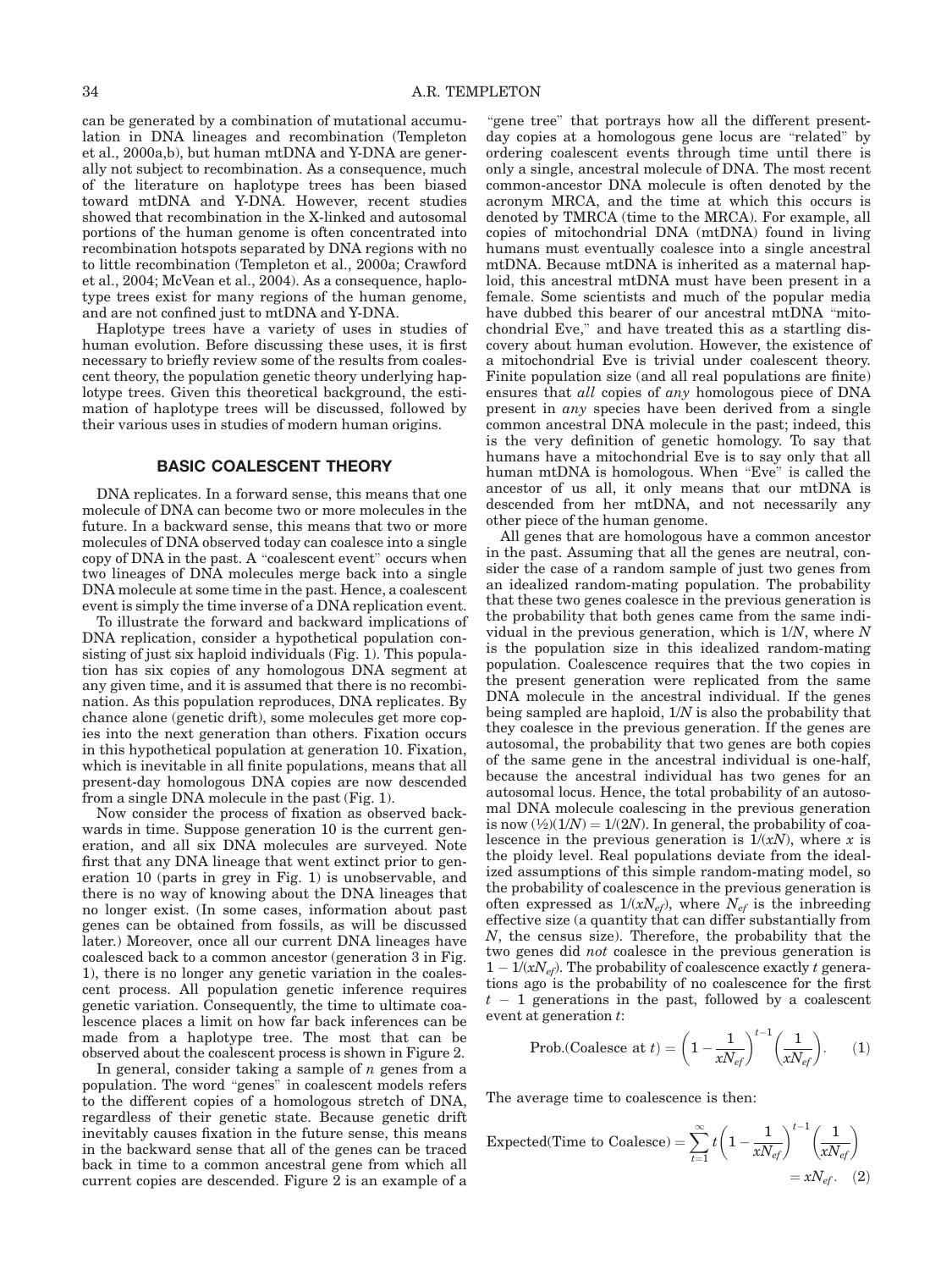

Fig. 1. Hypothetical case of genetic fixation in population with only six copies of homologous gene. Each vertical or diagonal line indicates a DNA replication event, going from top to bottom. DNA molecule with no lines coming from its bottom did not pass on any descendants. By generation 10, all six copies are descended from a single DNA molecule. This common ancestral molecule and all its descendants are shown in bold, compared to all other DNA lineages that went extinct by generation 10.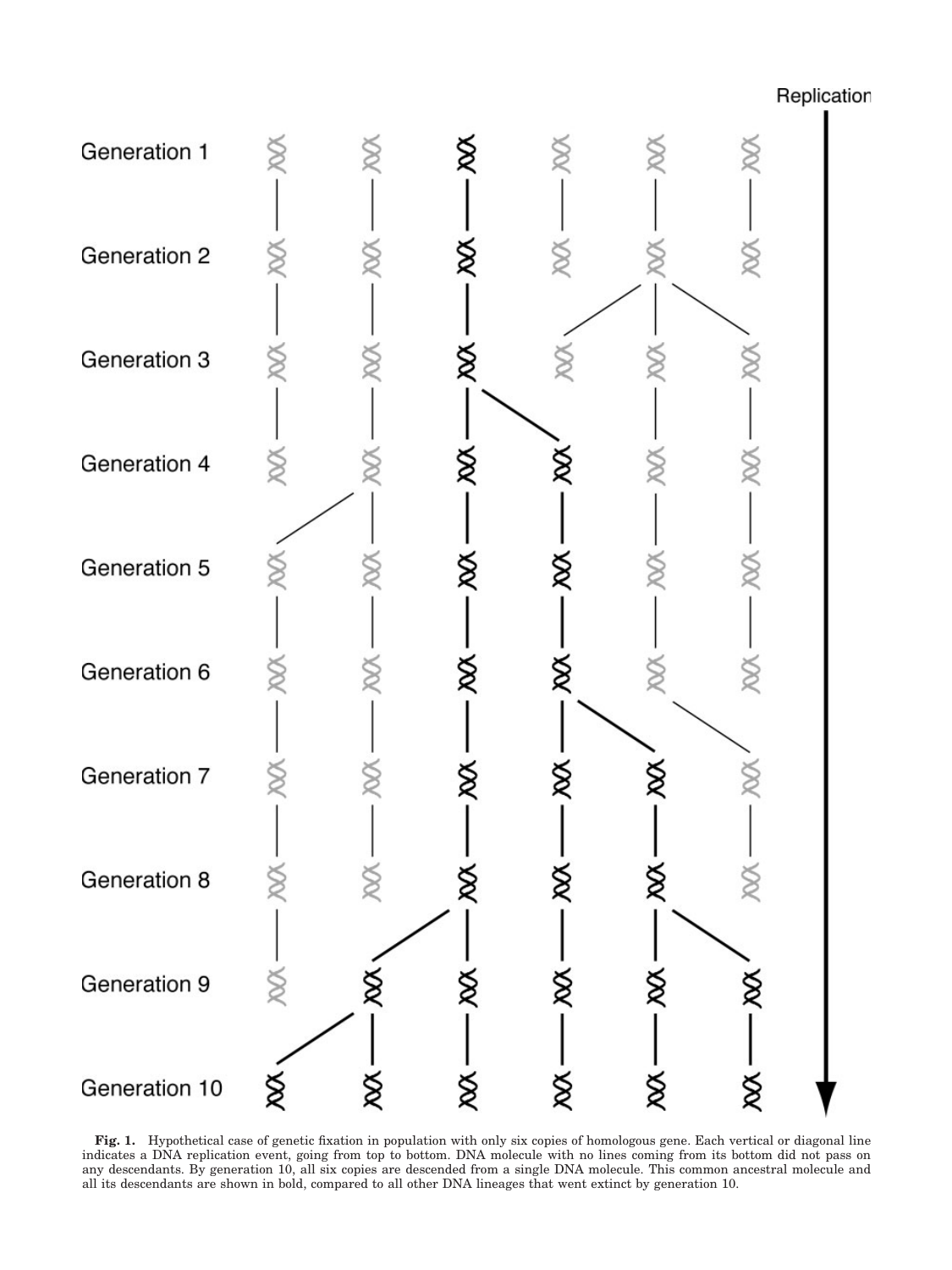

#### Coalescence

Fig. 2. Hypothetical case of a coalescent process in a population with only six copies of a homologous gene. Each combination of vertical with diagonal line indicates coalescent event, going from bottom to top. Shown is same population as in Figure 1, but only that part of genealogical structure associated with variation present at generation 10 back to generation of coalescence of all six copies present at generation 10.

These results can be generalized from a sample of two genes to a sample of  $n$  genes from a large population (Ewens, 1990; Hudson, 1990; Hein et al., 2005). The average coalescent time to the common ancestor of all  $n$  genes is  $2xN_{\text{ef}}(1 - 1/n)$ . Note that the expected time for ultimate coalescence approaches  $2xN_{ef}$  as the sample size  $(n)$ increases.

The fact that a large sample of genes has a TMRCA of  $2xN_{ef}$  and a sample of just two genes has a TMRCA of  $xN_{ef}$  has important implications for the information contained in haplotype trees. A sample of *n* genes requires  $n - 1$  coalescent events to yield the MRCA, and  $n - 2$  of these events are expected to occur in the first half of this coalescent process, reducing the number of DNA lineages to just two. These last two DNA lineages take as much time to coalescence to the MRCA  $(xN_{ef}$  generations) as the first  $n-2$  coalescent events in order to yield the total TMRCA of  $2xN_{ef}$  generations. Population genetic inference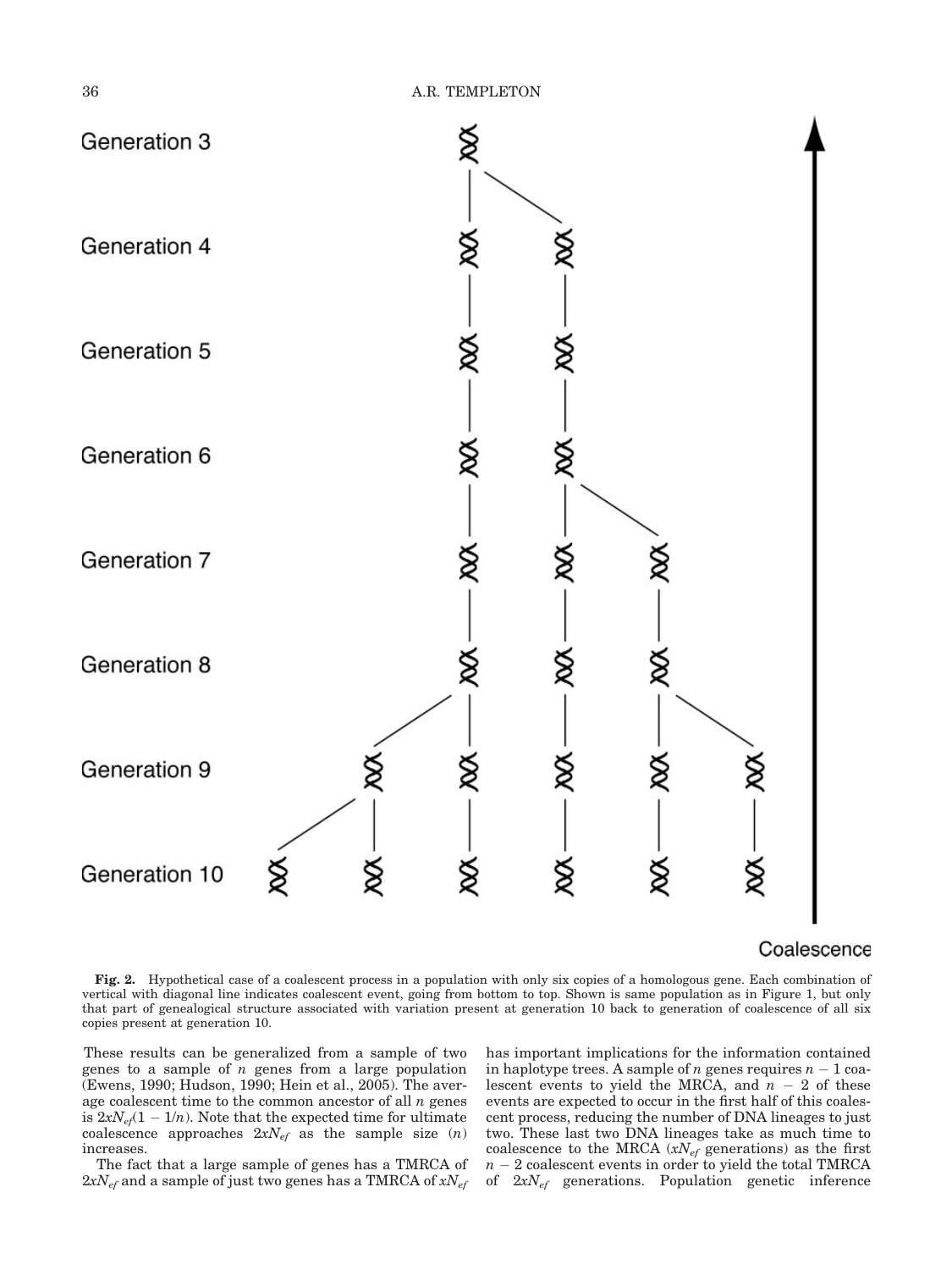

Fig. 3. Estimated coalescent times for 25 human DNA regions. Details and references for DNA regions studied are given in Templeton (2005).

requires genetic variation, and just two DNA lineages are often insufficient for many types of inferences. Hence, haplotype trees are generally most informative of evolutionary events during the more recent half of the TMRCA, with all information lost at the TMRCA.

These equations reveal that ploidy level places restrictions on the expected informative time period of a haplotype tree. For an autosomal region,  $x = 2$ , so the expected TMRCA is  $4N_{ef}$  in a large sample. X-linked DNA is haploid in males and diploid in females, so in a population with a 50:50 sex ratio,  $x = 1.5$ , and the expected TMRCA is  $3N_{\text{ef}}$ . MtDNA is inherited as a haploid element in mammals, so  $x = 1$ . Moreover, mtDNA is maternally inherited, so only females pass on their mtDNA. Thus, the inbreeding effective size for the total population of males and females, the  $N_{\text{ef}}$  that is applicable to autosomal and X-linked DNA, is not applicable to mtDNA. Instead, the expected TMRCA of mtDNA is influenced only by the inbreeding effective size of females, say,  $N_{ef}$ . Thus, with  $x = 1$ , the expected coalescence time of mtDNA is  $2N_{ef}$ . Similarly, Y-chromosomal DNA is inherited as a paternal haploid, so its expected TMRCA is  $2N_{ef\text{S}}$ , twice the inbreeding effective size for males. Because the sex ratio is close to 50:50 in humans, it is commonplace to approximate the sex-specific inbreeding sizes by  $\frac{1}{2}N_{ef}$ . Thus, a 1:1:3:4 ratio is expected for the relative coalescence times of mtDNA, Y-DNA, X-linked DNA, and autosomal DNA, respectively. However, inbreeding effective sizes are affected by many factors, including the variance of reproductive success. In humans, and indeed most mammals, the variance of reproductive success is generally larger in males than in females. The higher this variance, the lower the effective size, so in general,  $N_{ef\hat{+}} > N_{ef\hat{+}}$ . Therefore, Y-DNA is expected to coalesce the most rapidly of all genetic elements in the human genome.

Equation 1 can also be used to calculate the variance in ultimate coalescence time. For example, the variance of time to coalescence of two genes  $(\sigma_{\text{ct}}^2)$  is the average or expectation of  $(t - xN_{ef})^2$ :

$$
\sigma_{ct}^{2} = \sum_{t=1}^{\infty} (t - xN_{ef})^{2} \left(1 - \frac{1}{xN_{ef}}\right)^{t-1} \left(\frac{1}{xN_{ef}}\right)
$$
  
=  $xN_{ef}(xN_{ef} - 1) = x^{2}N_{ef}^{2} - xN_{ef}.$  (3)

Note that the variance in Equation 3 is proportional to  $N_{ef}^{2}$ , and this is also true for a sample of *n* genes (Ewens, 1990; Hudson, 1990; Hein et al., 2005). Hence, the time to coalescence is expected to display much variation from gene to gene, even for the same ploidy level. This variance is an inherent property of the evolutionary process itself, and is known as "evolutionary stochasticity." This stochasticity greatly limits how accurately times or effective sizes can be estimated from any single gene.

These theoretical predictions on means and variances of coalescence times are confirmed in Figure 3, which presents the estimated TMRCAs for human Y-DNA, mtDNA, 11 X-linked loci, and 12 autosomal loci using a calibration point of 6 million years ago (MYA) for the human/chim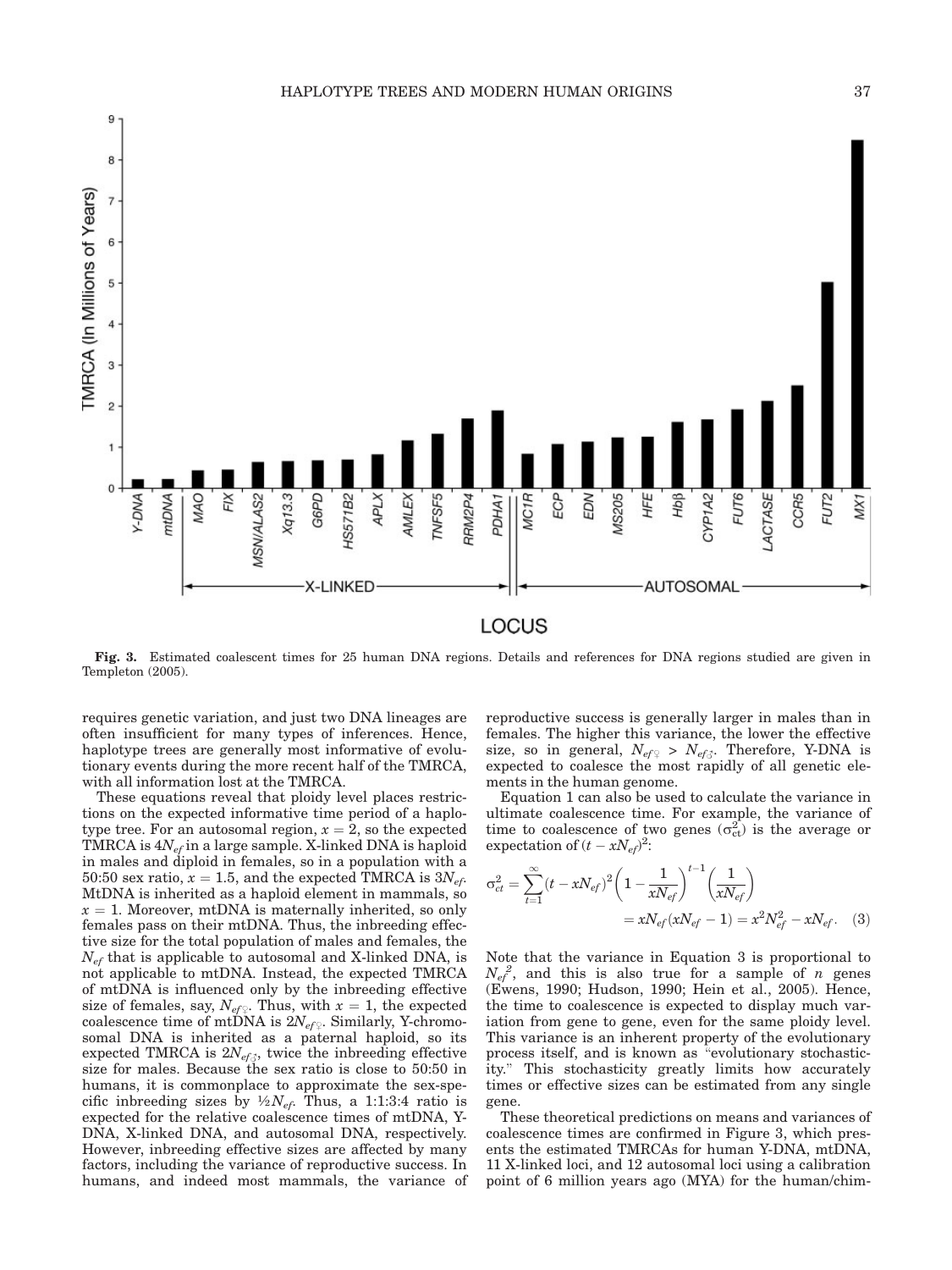panzee split (Templeton, 2005). As expected, Y-DNA has the smallest coalescence time, with the mtDNA time not being much longer. The X-linked loci all have larger coalescence times, but with considerable variation. On average, the autosomal loci have the largest coalescence times of all, but with much variation and much overlap with the X-linked loci. In addition, note that one autosomal locus has a coalescence time older than 6 MYA. Because polymorphic DNA lineages can be carried across speciation events, coalescence times are sometimes older than the species (Hein et al., 2005). This situation is called transpecific polymorphism, and illustrates the danger of automatically equating an evolutionary tree of haplotypes to an evolutionary tree of species or populations. Often the two are concordant, but not always.

The coalescent model given above ignores mutation and thereby haplotype variation. Consider adding mutation to the case of a sample of two genes. As before, the probability that these two genes coalesce in the previous generation is  $1/(xN_{\text{ef}})$ , and the probability that they do not coalesce in the previous generation is  $1 - 1/(xN_{ef})$ . Assuming an infinite-alleles model of mutation in which each mutation creates a distinct haplotype, the probability that two genes are identical by descent is the probability that the two gene lineages coalesce before a mutation occurred in either lineage. If the two genes coalesced  $t$  generations ago, this means that there were 2t DNA replication events at risk for mutation (two gene lineages each undergoing  $t$ replication events). Hence, the probability that neither gene lineage experienced any mutation over this entire time period is  $(1 - \mu)^{2t}$ . Putting this probability together with Equation 1 yields:

Prob.(coalescence before mutation)

$$
= \left(1 - \frac{1}{xN_{ef}}\right)^{t-1} \left(\frac{1}{xN_{ef}}\right) (1 - \mu)^{2t}.
$$
 (4)

Now consider the probability that a mutation occurred  $t$ generations ago and before coalescence. This means that in the 2t DNA replication events being considered, only one replication event experienced a mutation, and the other  $(2t - 1)$  replication events did not. Because there are two gene lineages, either one of them could have mutated at generation  $t$ , so the total probability of having a single mutation at generation  $t$  in  $2t$  DNA replication events is  $2\mu(1-\mu)^{2t-1}$ . The probability of no coalescence in these t generations is  $[1 - 1/(xN_{ef})]^{t'}$ . Putting these two probabilities together yields:

Prob.(mutation before coalescence)

$$
= \left(1 - \frac{1}{xN_{ef}}\right)^{t} 2\mu(1 - \mu)^{2t - 1}.
$$
 (5)

If  $\mu$  is very small and  $N_{ef}$  is very large, then the occurrence of both coalescence and mutation during the same generation can be ignored. Therefore, the conditional probability of a mutation before coalescence given either mutation or coalescence is:

Prob.(mutation before coalescence jmutation or coalescence)  $0 + 1$ 

$$
= \frac{2\mu(1-\mu)^{2t-1}(1-1/xN_{ef})^t}{2\mu(1-\mu)^{2t-1}(1-1/xN_{ef})^t+1/xN_{ef}(1-\mu)^{2t}(1-1/xN_{ef})^{t-1}}\\ = \frac{2xN_{ef}\mu-2\mu}{2xN_{ef}\mu-3\mu+1}.
$$

If  $\mu \ll N_{ef}\mu$  (i.e., a large inbreeding effective size) and defining  $\theta = 2 xN_{\text{eff}}\mu$ , Equation 6 simplifies to:

Prob.(mutation before coalescence

$$
| \text{mutation or coalescence}) = \frac{\theta}{\theta + 1}. \quad (7)
$$

When mutation occurs before coalescence, the two gene lineages being compared must be different haplotypes under the infinite-alleles model. Since the two genes were drawn at random from the population, Equation 7 is equivalent to the expected heterozygosity under random mating. Note also that Equations 2, 3, and 7 provide a direct relationship between the coalescent process and the demographic parameter of inbreeding effective size. Thus, the coalescent process contains information about past demography.

With mutation in the model, a distinction can be made between gene trees vs. haplotype trees. As noted before, gene trees describe how different copies of DNA sampled at a homologous gene locus are \related" by ordering coalescent events (Fig. 2). Figure 4A is a repeat of the gene tree shown in Figure 2, but now some of the DNA replication events are assumed to have experienced mutation. The gene tree shows precise information here about the gene genealogy, including cases in which two genes are closer genealogically even though they are not identical (e.g.,  $\overline{A}$  and one of the copies of  $\overline{B}$ ), compared to two genes that are more distant genealogically yet identical in sequence (the two  $B$  genes). Such precise information about gene genealogy is usually not available. For example, from sequence data alone, there is no way of knowing that one  $B$  gene is actually genealogically closer to the  $A$ gene than to its indistinguishable  $B$  copy. The only branches in the gene tree that can be observed from sequence data are those marked by a mutation. Therefore, the tree observable from sequence data retains only those branches that mark the transition from one haplotype to another. This lower-resolution tree is called a "haplotype tree." The haplotype tree is the gene tree in which all branches not marked by a mutational event are collapsed together. Figure 4B show the haplotype tree corresponding to Figure 4A. The haplotype frequencies in the current sample are also observable (e.g., haplotype B in Fig. 4 has two copies in our sample, and all other haplotypes are present in only one copy), as are the spatial distributions of the haplotypes when sampling includes more than one location. Coalescent theory is applicable to both gene and haplotype trees, but the observable coalescent process deals only with the evolutionary history of the haplotypes and their current frequencies and spatial distributions in the sample.

#### ESTIMATION OF HAPLOTYPE TREES

In most modern studies, haplotypes appear in the form of DNA sequence data, and hence haplotype trees can be estimated through the same algorithms and programs used by molecular systematists to estimate trees of species from DNA sequence data (Felsenstein, 2004). However, there are some problems and issues that are unique to intraspecific haplotype trees that need special attention.

#### Recombination

:ð6Þ DNA sequence data assume that all variation arose only Most algorithms for estimating evolutionary trees from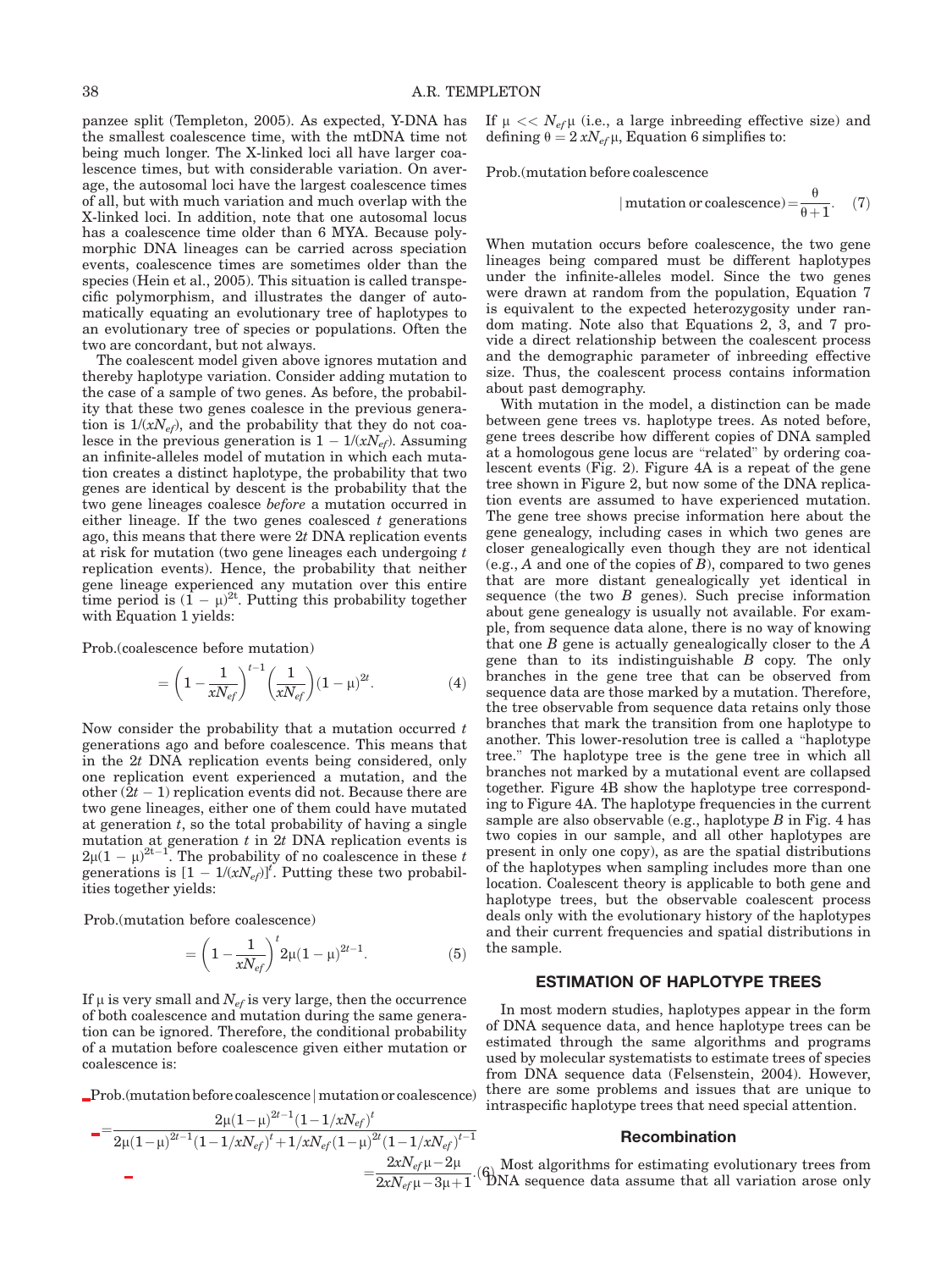

Fig. 4. Gene trees vs. haplotype trees. A: Same gene tree portrayed in Figure 2, but now with some mutational events added on. Each mutation creates a new, distinguishable allele, as indicated by a change in the shape of the box containing DNA molecule. The extinct, ancestral haplotype is shown by an unboxed DNA motif. B: Haplotype tree associated with gene tree in A. The only observable coalescent events are those associated with mutational change, so each line in this tree represents a single mutational change. Letters correspond to different allelic categories that exist in the current population.

through mutation. However, recombination can place mutations that arose in different DNA lineages onto the same DNA molecule, and thus produce a novel haplotype that represents a fusion of two (or more) distinct genealogical histories. Recombination undermines the fundamental premise of most tree-estimation programs, and can create phylogenetic ambiguities and phantom "branches" and "mutations" (Crandall and Templeton, 1999; Templeton et al., 2000a; Posada and Crandall, 2002). Recombination can occur in the nuclear DNA, with the exception of most of the Y-chromosome. Consequently, it is important to check for the presence of recombination before (or simultaneously with) estimating a phylogenetic tree in a nuclear DNA region, and a variety of programs are available for this purpose (Posada and Crandall, 2001; Posada, 2002; Posada et al., 2002; Tsaousis et al., 2005).

If no recombination is detected, a standard phylogenetic analysis is possible. If a few, rare recombinants are detected, they can be excluded from the data set, and a tree can be estimated for the nonrecombinant haplotypes (Templeton et al., 1987). Sometimes recombination is common but concentrated into a hotspot with regions of little or no recombination on either side of the hotspot. In this case, recombination hotspots are used to subdivide the DNA region, and separate haplotype trees are estimated

for each low-recombination block (Templeton et al., 2000b). If recombination is common and uniformly distributed in the DNA region, no haplotype tree exists.

#### Mutation

Tree-estimation algorithms such as neighbor-joining, maximum likelihood, and Bayesian procedures have to specify a model for nucleotide substitution to estimate evolutionary trees from DNA sequence data. Phylogenetic inferences from the same human haplotype data sets can vary, and have varied, under different models of mutation (Gutierrez et al., 2002). Moreover, many of the coalescentbased procedures for extracting information from haplotype trees and for making demographic inferences using coalescent theory are also sensitive to the underlying mutational model (Palsboll et al., 2004). Hence, it is important to specify an appropriate mutational model for a given DNA region, and programs are available for this purpose (Posada and Crandall, 1998; Posada and Buckley, 2004).

Testing the DNA sequence data for its fit to various models of substitution is important, because the default model in many programs and coalescent simulations is a model of uniform mutation (all sites are equally likely to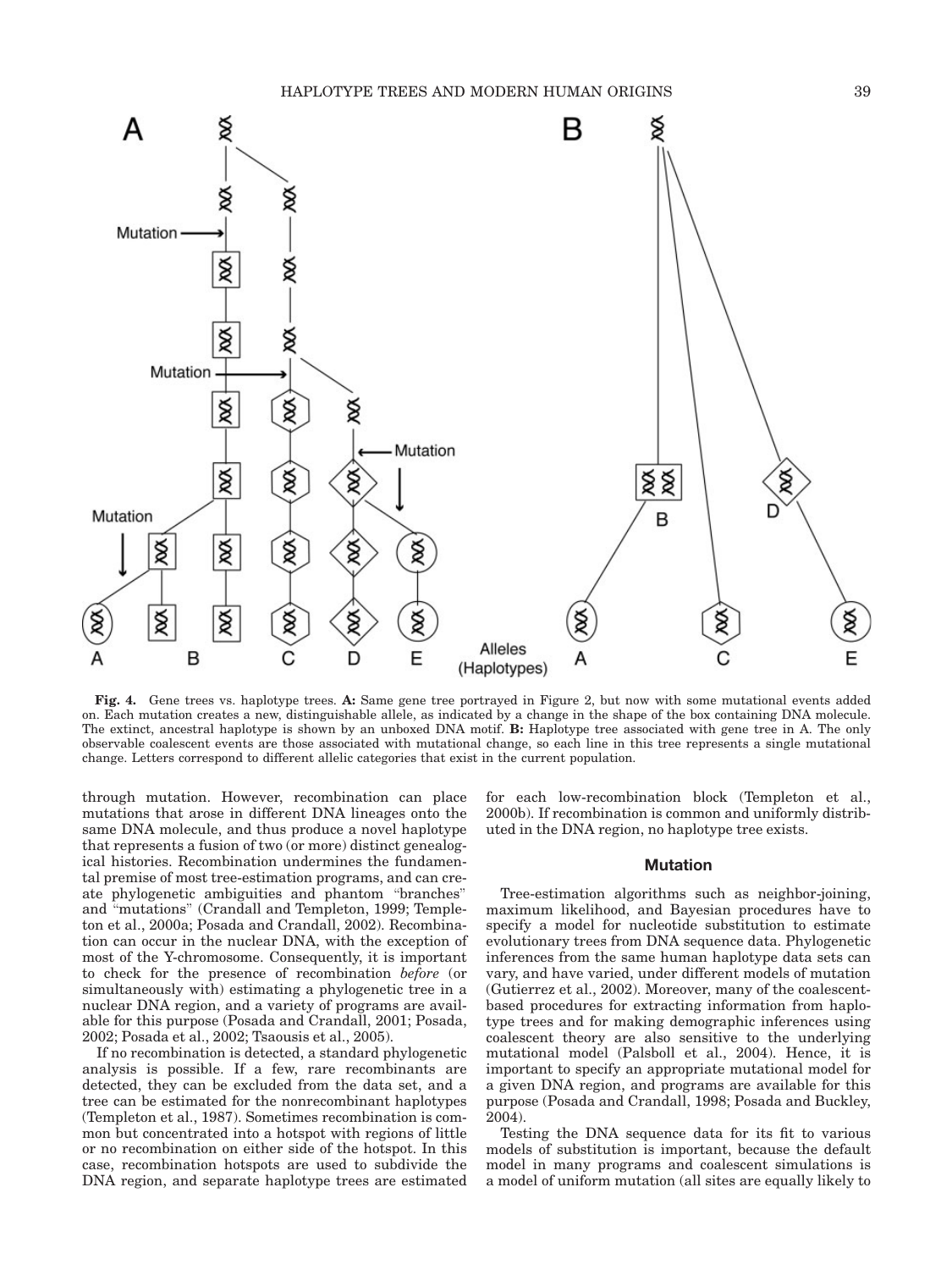mutate), with all mutational transitions equally likely, given a mutation. Many coalescent statistics couple the uniform-mutation model with the infinite-sites model that assumes that each mutation occurs at a different nucleotide site, thereby making it impossible for the same site to experience multiple mutational hits. Such a mutational model is unrealistic for much human DNA (Templeton et al., 2000a; Bacon et al., 2001; Lercher and Hurst, 2002; Zhao and Boerwinkle, 2002; Tomso and Bell, 2003; Tomatsu et al., 2004; Buzin et al., 2005; Fryxell and Moon, 2005), and can lead to incorrect conclusions (Templeton et al., 2000a).

The infinite-sites model is sometimes mistakenly equated with the infinite-alleles model (Innan et al., 2005). If the infinite-sites model is true, then all mutations must result in new haplotypes, so the infinite-alleles model is also true. However, if a site mutates more than once during the coalescent process, it will only violate the infinitealleles assumption if the exact same mutation occurs at the same site  $and$  on exactly the same ancestral haplotype background. This additional restriction means that the infinite-alleles model is more robust to nonrandom mutation than the infinite-sites model.

#### Multifurcation and branch lengths

Most interspecific tree-estimating algorithms assume a bifurcating tree structure. However, coalescent theory indicates that the probability of a mutation hitting a particular haplotype is proportional to the frequency of that haplotype in the population: the more copies of a haplotype, the more likely that at least one copy will experience a mutation. This means that a common haplotype is likely to have many mutational hits, resulting in multifurcation. Hence, a bifurcating tree structure is an inappropriate assumption for intraspecific haplotype trees.

Another difference between intra- vs. interspecific trees is the expected branch lengths. When a haplotype is hit by a mutation, it generates a derived haplotype that is only one mutational step from the ancestral haplotype. Both the ancestral and derived haplotypes often persist as polymorphisms within a species. Hence, branch lengths of one mutation are common between haplotypes in many human haplotype trees. Branches defined by a single mutation are often assigned low measures of confidence in interspecific phylogenies. Yet, small branch lengths define the branches that have the greatest statistical confidence in intraspecific trees (Templeton et al., 1992).

Statistical parsimony (Templeton et al., 1992; Crandall, 1994) is one of the few tree-estimation methods specifically designed for intraspecific haplotype trees. This method allows multifurcations, and assigns the greatest statistical confidence to those linkages defined by the least number of mutational changes. Moreover, this method can be combined with other information (such as haplotype frequencies) that, under coalescent theory, allows tree ambiguities to be resolved (Crandall and Templeton, 1993).

#### USING HAPLOTYPE TREES FOR PHYLOGEOGRAPHIC ANALYSES

Intraspecific phylogeography is the study of the geographical distribution of genetic variation within a species, and the underlying evolutionary processes and events that created that geographical distribution. Haplotype trees have been a common tool for phylogeographic inference about human evolution ever since the publication of the human mtDNA haplotype tree (Cann et al., 1987). As was the norm at the time, Cann et al. (1987) did not perform any formal phylogeographic analysis, but instead made their inferences from a visual inspection of the mtDNA tree and the geographical distribution of its branches. For example, they inferred that the mtDNA tree had its root in Africa, and therefore, humanity had its root in Africa. They saw that all the oldest clades (branches on the tree) were strictly African, whereas the younger clades were found in both Africa and outside Africa. Therefore, they inferred that human populations expanded out of Africa into Eurasia. Because they found no old branches of the mtDNA tree in Eurasia and the out-of-Africa expansion was dated, using a molecular clock, to about 100,000 years ago, they concluded that Eurasian populations were replaced or driven to complete genetic extinction by expanding African populations. This method of visual inspection equates the haplotype tree to a tree of human populations, with no statistical quantification of the confidence in the observed spatial/temporal patterns as a function of sample size and number of sample locations.

Coalescent theory warns us that haplotype trees should not be equated with trees of populations. Populations can contain many different haplotype lineages as polymorphisms at any given time, and coalescent theory indicates that the transfer of shared polymorphic lineages across historical events or gene-flow processes, followed by subsequent genetic drift, can frequently lead to haplotypetree topologies that are discordant with population-tree topologies (Avise, 2000). Moreover, population trees need not exist at all within a species. If a species has extensive gene flow throughout all parts of its geographic range, the species would evolve as a single evolutionary lineage, with no intraspecific population-tree whatsoever. Instead, local populations in such a species would be genetically interrelated by a trellis or lattice-like structure, not distinct branches on a tree. Nevertheless, such a species would still have haplotype trees for all its DNA regions with no to little recombination. Consequently, haplotype trees should never automatically be equated with trees of populations, which need not even exist. Population-level evolutionary forces influence haplotype trees, but the information about population-level processes and events found in haplotype trees needs to be extracted carefully and in light of coalescent theory, and *never* equated with the haplotype tree itself.

Three different methods for extracting information about past human evolution from haplotype trees will be considered here. These methods tend to be most informative on different time scales, and they will be considered in temporal order from the shallowest to the deepest in time.

#### Tracing recent haplotypes

After a new haplotype has been created by mutation, it exists initially as a single copy at a single point in space under the infinite-alleles model. Many successful DNA replication events are needed before this newly arisen haplotype can become common and spread through space. As a consequence, many newly arisen haplotypes tend to be rare in the species as a whole (even though they may be common in some local demes), and are restricted in their geographical range. When individuals or populations bearing such new, globally rare haplotypes move through space, their movements are traced by these rare haplo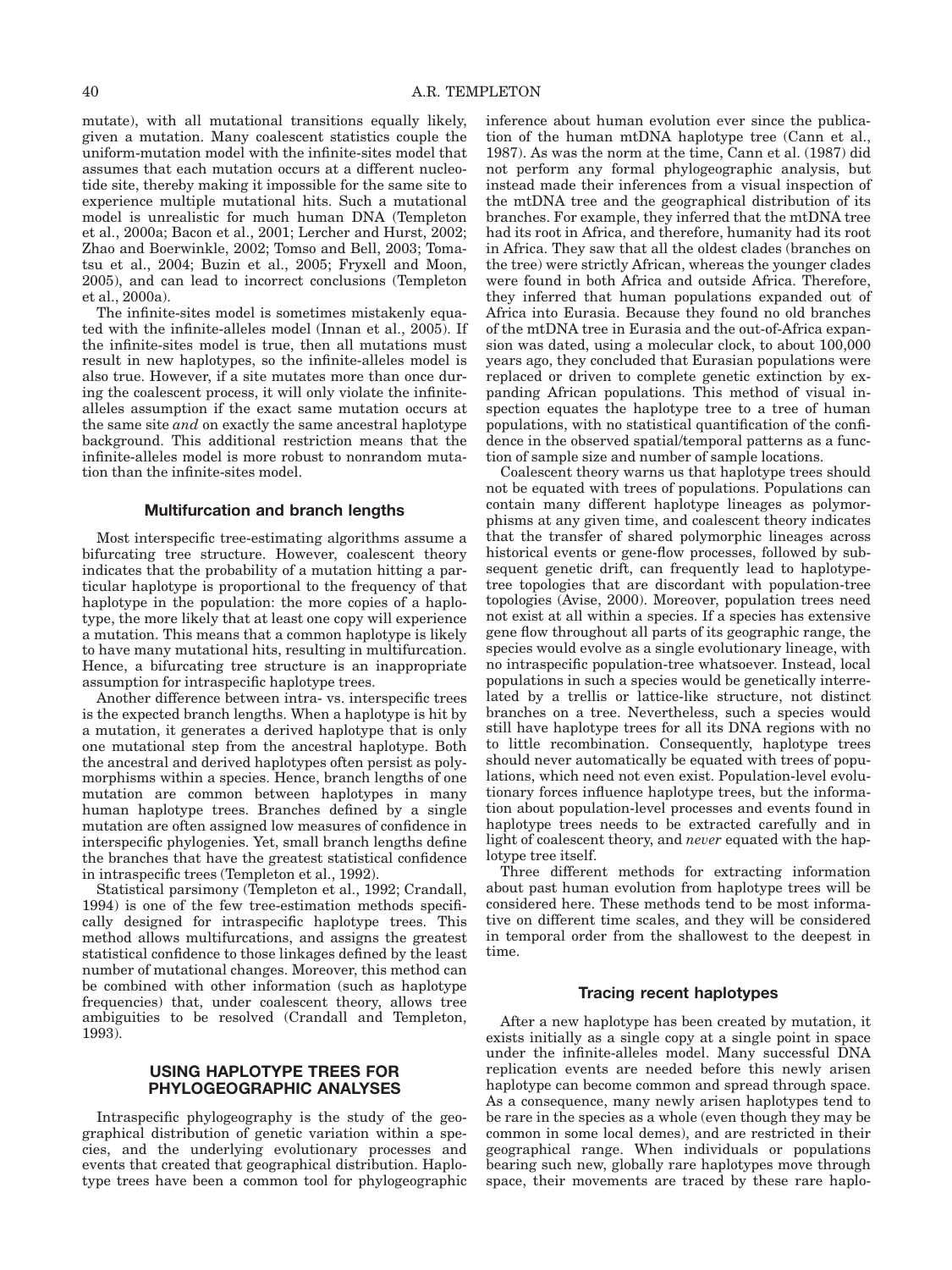types (Richards et al., 2000). Finding such recently arisen, globally rare, geographically restricted haplotypes is no longer difficult. When genetic diversity is scored at the DNA sequence level, haplotypes with these properties are frequently found in most species. At first, this may seem counterintuitive. Obviously, by definition, any particular rare haplotype is rare, but the category of rare haplotypes is collectively common. Large samples of genes in most species will reveal many rare haplotypes. When placed into a haplotype tree, most rare, geographically restricted haplotypes are located near the tips of the haplotype tree, indicating that they are indeed newly arisen, as expected from coalescent theory (Castelloe and Templeton, 1994). Consequently, finding recently arisen and globally rare haplotypes is not difficult in most species, and such haplotypes provide a powerful marker for recent movements through space of individuals or populations (Richards et al., 2000).

For example, Thomas et al. (2000) identified several Y-chromosomal haplotypes from the tips of the Y-DNA haplotype tree that were also of restricted geographical distribution. They surveyed Y-chromosomal variation in the Lemba, a southern African group who speak a variety of Bantu languages but claim Jewish ancestry (Wilson and Goldstein, 2000). According to their oral traditions, the Lemba are descended from a group of Jewish males who centuries ago came down the eastern coast of Africa by boat. Many were lost at sea, but the remainder interbred with local Bantu women, thereby establishing the ancestors of the current Lemba, who are now found mostly in South Africa and Zimbabwe. Thomas et al. (2000) showed that about two-thirds of the Lemba Y chromosomes have a Middle Eastern origin, and one-third a Bantu origin. Moreover, one particular Y-chromosomal haplotype is found in frequencies ranging from 0.100– 0.231 in various Jewish populations, but is very rare or absent from most other human populations. Yet the frequency of this newly arisen, globally rare haplotype is 0.088 in the Lemba of southern Africa, consistent with a genetic interconnection between the Lemba and Jews of Middle Eastern origin. In contrast to the Y haplotypes, there is no evidence of Semitic admixture with the maternally inherited mtDNA (Soodyall 1993), a pattern also consistent with the oral traditions of the Lemba that the original admixture involved Jewish men and Bantu women.

These studies illustrate the richness of detailed inference that studies on newly arisen haplotypes can provide about recent movements of individuals and populations through space. However, what about more ancient movements? Because these haplotypes are young in an evolutionary sense, they offer little to no insight into older movements and historical events. Rare, tip haplotypes are useful in humans only for inferences going back a few thousand years at the most, and often less.

#### Founder analysis

Richards et al. (2000) described a formalized procedure known as founder analysis that extends haplotype analyses further back in time, and that can detect both migration and backmigration. Less formal but similar applications of founder analysis appeared earlier in the human genetic literature (Stoneking et al., 1990; Torroni et al., 1993a,b; Sykes et al., 1995). Richards et al. (2000) focused on the problem of genetic interchange involving two locations, and specifically the Near East and Europe over the last 50,000 years. The idea is to identify "founder" haplotypes that were introduced from one population into the other. An initial set of candidate founder haplotypes are identified by searching for:

- 1. Identical haplotypes found in both geographical areas; and
- 2. Haplotypes that are either:
	- a. Inferred internal nodes in the haplotype tree but that are not actually present in the sample, but that do have derivatives in the haplotype tree that are found in both locations; or
	- b. A haplotype found in only one area, but whose immediate evolutionary derivatives include at least one haplotype found in the second area.

One problem with these criteria is deviation from the infinite-alleles model. Such deviations can cause the same haplotype to arise in parallel in different geographical locations. Richards et al. (2000) provided additional criteria for narrowing the list of candidate founders by using haplotype frequency data in conjunction with the topology of the haplotype tree. For example, coalescent theory indicates that deviations from the infinite-alleles model due to recurrent mutation are most likely when the ancestral haplotype is common in both areas and recurrent mutations produce the same derived, tip haplotype state in parallel in the two regions. Hence, excluding tip haplotypes derived from common ancestral haplotypes helps eliminate such false matches. Additional and more quantitative criteria for further exclusions are given in Richards et al. (2000).

Once a list of founder types has been identified, haplotype clades derived from the founder haplotypes can be used to quantify the impact of the migration event in terms of the percent of the gene pool in the geographical area that is in the founder clade. Moreover, genetic diversity can be measured within founder clades in the new geographical area to estimate the founding time in the new geographical area in mutational units, which can then be converted into an absolute age if the rate of mutational accumulation has been estimated (usually through the use of a calibrated, molecular clock). Figure 5 shows age ranges for founder clades that represent movement from the Near East into Europe, and collectively account for 76% of the European mtDNA gene pool (Richards, 2003). As can be seen, this method detected genetic input into Europe over a broad time period, ranging from the Neolithic about 9,000 years before the present (YBP) to the early Upper Palaeolithic, about 45,000 YPB. Moreover, many of these migration events are clustered within the late Upper Paleolithic (14,500 YPB). The results in Figure 5 are corrected for backmigration from Europe to the Near East. When all gene flow was regarded as being from the Near East to Europe, more gene flow was detected, and the main cluster of migration moved from the late Upper Paleolithic to the Neolithic. This shows the importance of not forcing prior models of one-way gene flow onto the data. Such assumptions tend to produce selfreinforcing inferences that are not robust to more general models of genetic interchange.

#### Nested-clade analysis

The founder analysis of Richards et al. (2000) extends the use of haplotype trees to migratory events influencing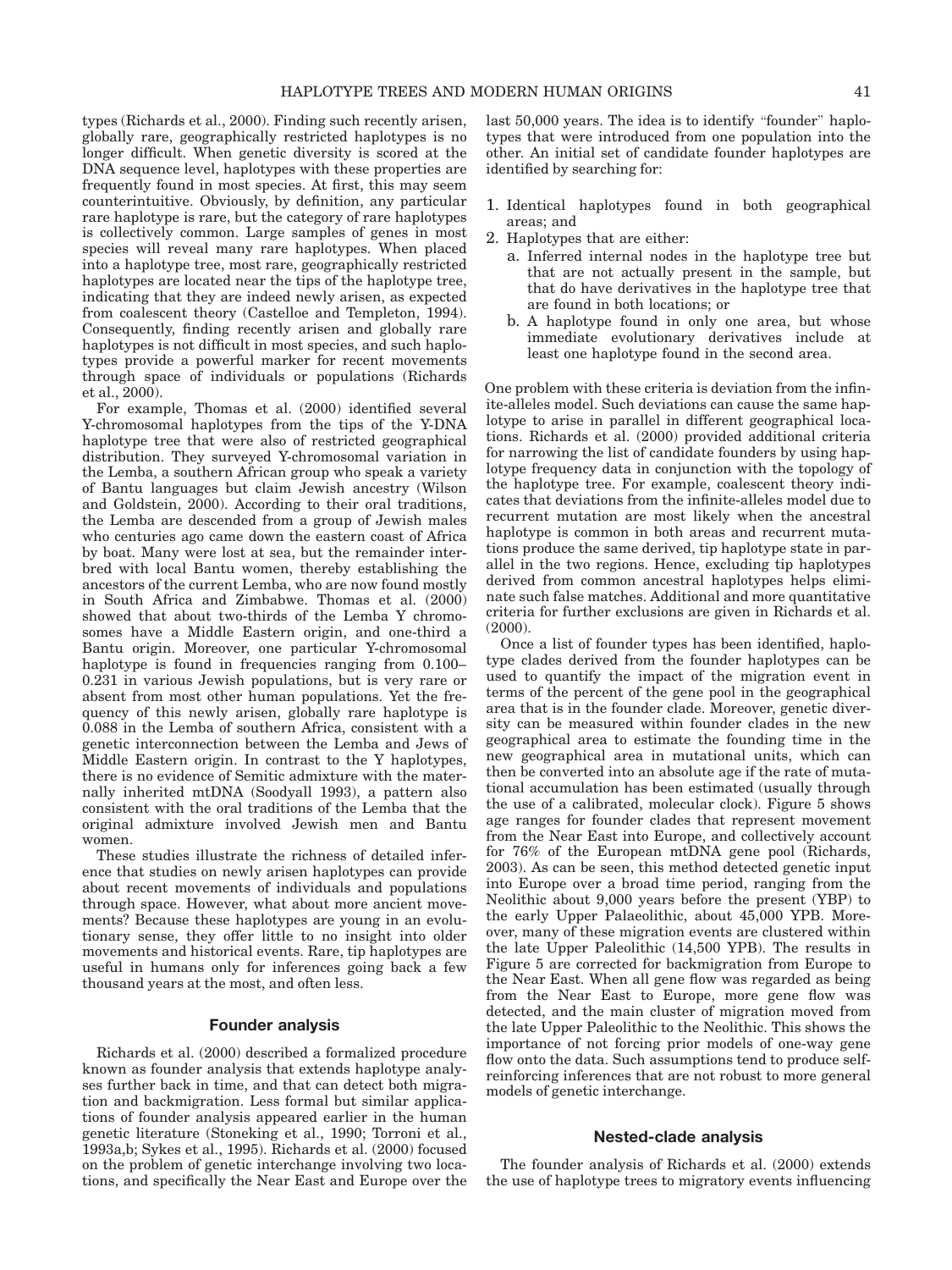



Fig. 5. Age ranges for major founder clades that indicate genetic input from Near East into Europe. Bars by clade names indicate 95% confidence range for age of founder clade in Europe. Percentages by bars indicate percentages of current European mtDNA gene pool contained within that haplotype clade. Founder clade designations are given in Richards et al. (2000). Modified from Richards (2003).

current human population structure to about 50,000 YBP. Moreover, the founder-analysis approach overlaps temporally with the rare tip-haplotype approach (which is a special case of founder analysis). In principle, haplotype trees contain information up to the TMRCA, but mostly in the more recent half of the TMRCA. Even half the TMRCA for many DNA regions is much older than 50,000 YBP, so founder analysis does not use all of the historical information that is potentially contained within haplotype trees. Nested-clade analysis is designed to extract information from the deeper portions of the haplotype tree, although its temporal range of utility overlaps with that of founder analysis.

Nested-clade analysis uses the haplotype tree to define a series of hierarchically nested clades (branches within branches). Such nested hierarchies are commonly used in comparative evolutionary analyses of species or higher taxa, but can also be applied to the haplotype variation found within a species in DNA regions with no or low recombination. Given a haplotype tree, just a few rules are sufficient to convert it into a nested series of clades (Templeton et al., 1987; Templeton and Sing, 1993). For example, Figure 6 gives the haplotype tree estimated via statistical parsimony for the human RRM2P4 pseudogene on the X chromosome (Garrigan et al., 2005). The first step of the nesting procedure is to nest the haplotypes into one-step clades. This is accomplished by starting at the tips of the tree (the tip haplotypes in Figure 6 are haplotypes  $A, C, E$ , and  $H$ ), and moving one mutational step into the interior tree, uniting all haplotypes that are interconnected by such a step into a single clade. After the onestep clades associated with tip haplotypes have been defined, they are pruned off the tree, and the remaining interior haplotypes are nested in the same fashion, start-

**Fig. 6.** Haplotype tree and nested-clade design for human  $RRM2P4$  pseudogene. A: Haplotypes are indicated by capital letters, and solid lines indicate single mutational change. "0" indicates an interior node that represe interconnect sampled haplotypes, but that was not found in sample. Solid boxes indicate one-step clades generated by moving one mutational step in from tips; dashed boxes indicate one-step clades obtained after the solid boxed set is excluded, followed by moving in one mutational step from tips of pruned tree. B: Tree of one-step clades and resulting two-step clades when same nesting rules used in A are applied to one-step clades instead of haplotypes.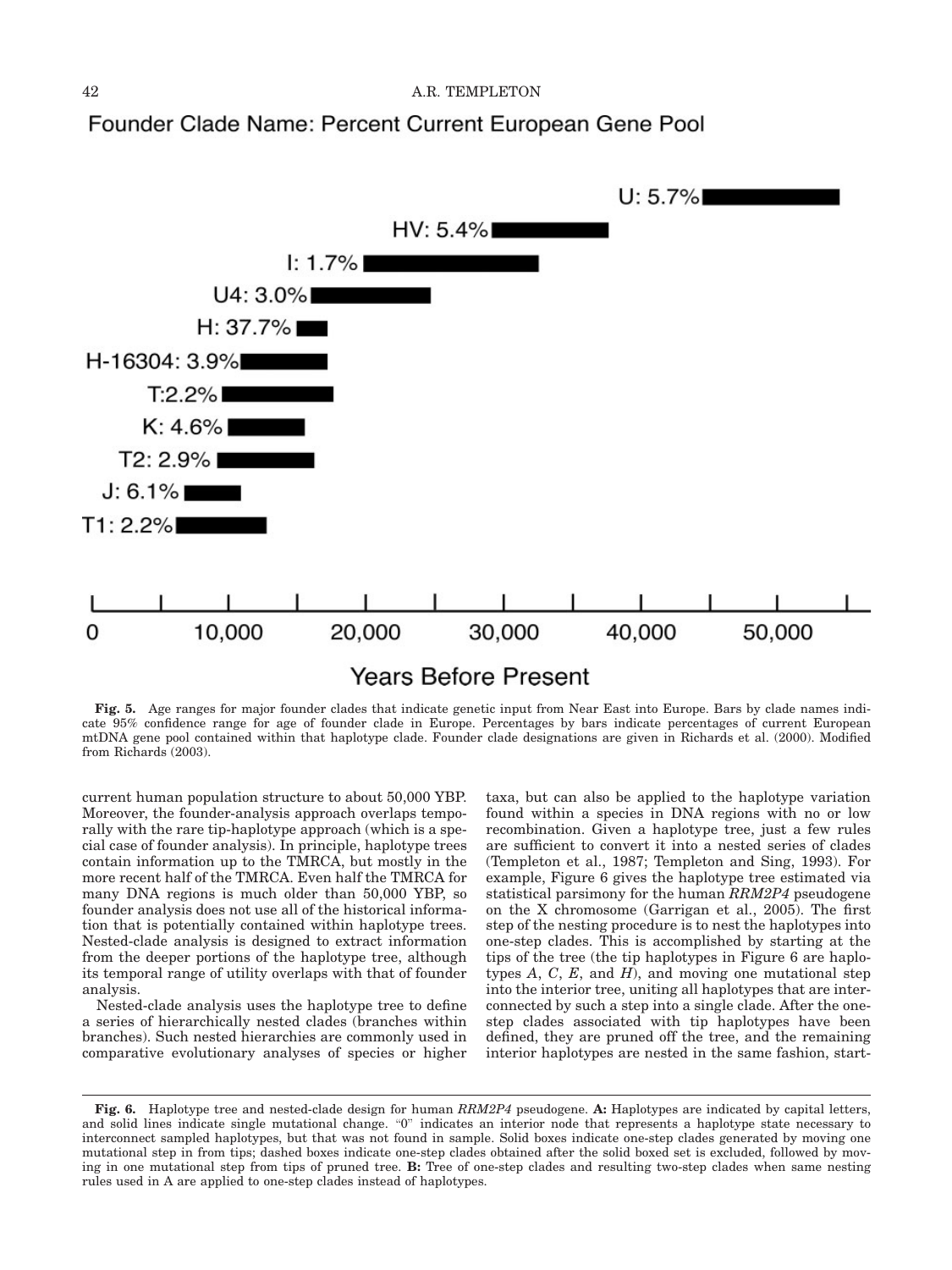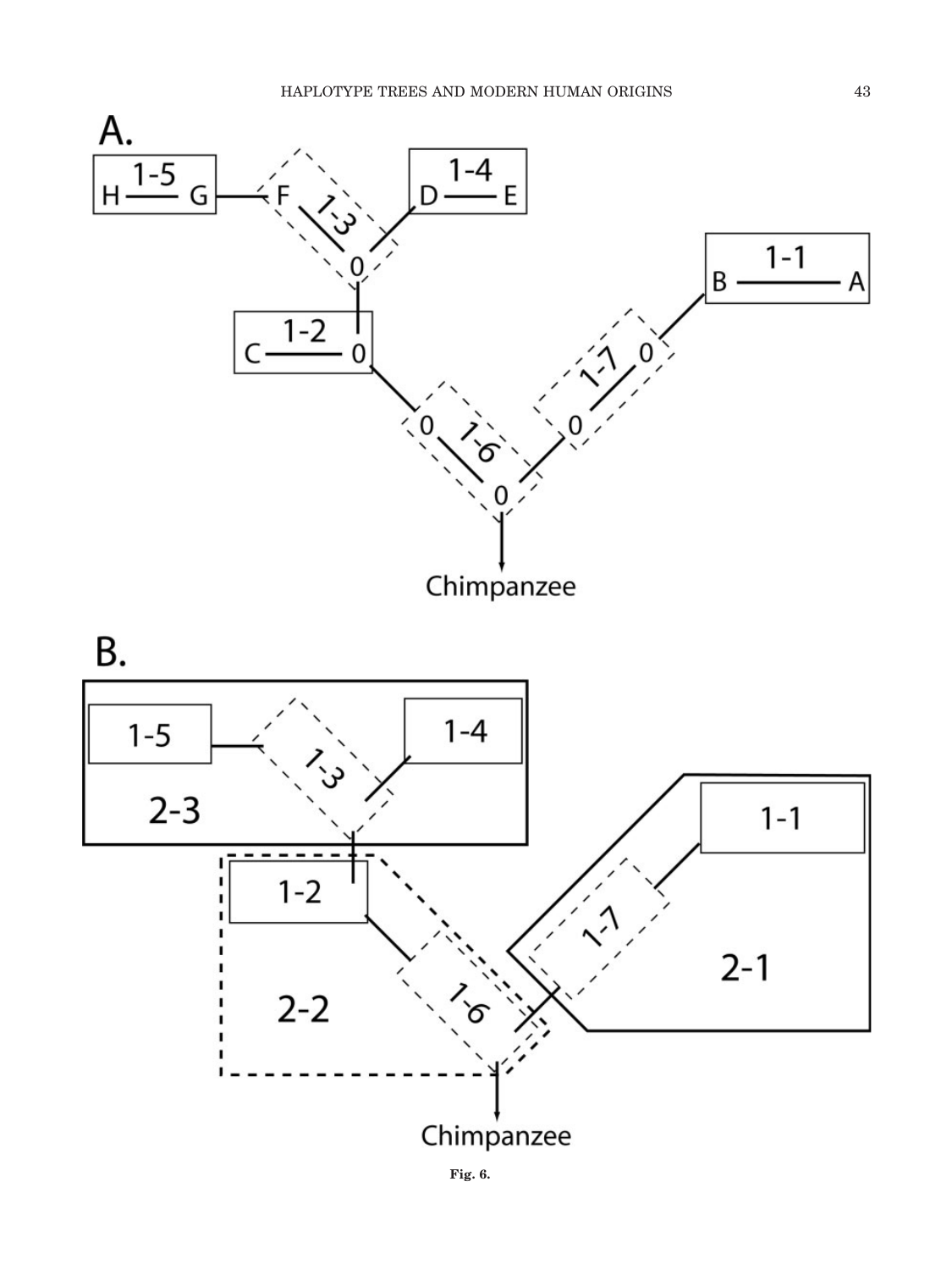| about to about a about $\mu$ of the case of the contract (2000) |                  |          |           |          |          |         |                                       |            |  |
|-----------------------------------------------------------------|------------------|----------|-----------|----------|----------|---------|---------------------------------------|------------|--|
| Clade                                                           | $D_{c}$          | $D_n$    | Clade     | $D_{c}$  | $D_n$    | Clade   | $D_{c}$                               | $D_n$      |  |
| $\mathrm{D}^1$                                                  | $5,224^2$        | 5,265    |           |          |          |         |                                       |            |  |
| $\overline{E}$                                                  |                  | 4,647    |           |          |          |         |                                       |            |  |
| $I-T^3$                                                         | 5,224            | 617      | $1-4$     | 5,241    | 5,831    |         |                                       |            |  |
| F                                                               |                  |          | $1-3$     | $\Omega$ | 2,603    |         |                                       |            |  |
| $\mathbf G$                                                     | $2,649^{S4}$     | 5,954    |           |          |          |         |                                       |            |  |
| $_{\rm H}$                                                      | 6,133            | 7,276    |           |          |          |         |                                       |            |  |
| $I - T$                                                         | $-3,484^{\rm S}$ | $-1,322$ | $1-5$     | 6,762    | 6,937    |         |                                       |            |  |
| 1-2-11-12 range expansion $5$                                   |                  |          | $\rm I-T$ | $-5,833$ | $-3,658$ | $2 - 3$ | $6,145^{\text{S}}$                    | 6,485      |  |
| C                                                               |                  |          | $1-2$     |          |          | $2 - 2$ |                                       | 6,148      |  |
| A                                                               | 1,862            | 2,492    | $1 - 1$   |          |          | $2 - 1$ | 2,949                                 | $13,496^L$ |  |
| $\overline{B}$                                                  | $\Omega$         | 6,603    |           |          |          | $I - T$ | $-5,905^{\rm L}$                      | $-863$     |  |
| $I - T$                                                         | $-1,862$         | 4,111    |           |          |          |         | 1-2-3-5-6-7 restricted gene flow with |            |  |
|                                                                 |                  |          |           |          |          |         | some long-distance dispersal          |            |  |

TABLE 1. Nested-clade analysis of RRM2P4 pseudogene, using nested design given in Figure 6 and geographical distribution data given in Garrigan et al. (2005)

 $^1$  Interior clades are indicated by shading.<br>  $^2$  Distances are given in kilometers.<br>  $^3$  I – T indicates difference of pooled interior minus pooled tip distances.<br>  $^4$  Superscript "S" means significantly small; supe

ing with the tips of the pruned tree. Pruning and nesting are repeated as necessary, until all haplotypes and internal nodes in the tree have been placed into one-step clades, as shown in Figure 6A. Additional nesting rules are sometimes used to deal with more complex tree topologies and with uncertainties in the estimated haplotype tree (Templeton and Sing, 1993). The next level of nesting is achieved by applying the same nesting rules to the onestep clades. This results in a set of two-step clades, as shown in Figure 6B for the RRM2P4 pseudogene. The two-step clades are next nested into three-step clades, and so on until all clades in the tree would be nested into a single category, at which point the nesting stops. For the RRM2P4 region, there are two tip two-step clades (2-1 and 2-3), both united to the same interior twp-step clade (2-2) through a single mutational step. Accordingly, the three-step clade that emerges from the nesting rules includes the entire tree, so the nesting is stopped at the level of two-step clades nested within the total tree.

Nested clades contain temporal information. If rooted to an interior haplotype or node, tip haplotypes or clades must be younger than the interior haplotype or clade to which they are connected. This is the case in Figure 6, where the arrow pointing to the chimpanzee indicates the root of the tree. Even if the tree were unrooted, coalescent theory predicts that tips are highly likely to be younger than the interiors to which they are connected (Castelloe and Templeton, 1994). Moreover, a clade can be no older and is generally younger than the clade within which it is nested. Therefore, both rooted and unrooted trees contain temporal information in their nested clade hierarchies.

A nested-clade analysis also requires the spatial distribution of haplotypes and clades of haplotypes to be quantified. The geographical data are quantified by two distances (Templeton et al., 1995). The first is the clade distance,  $D_c$ , which measures how widespread the clade is spatially. When measuring spatial spread with geographical distances, the clade distance is determined by calculating the average latitude and longitude for all observations of the clade in the sample, weighted by the local frequencies of the clade at each location. This estimates the geographical center for the clade. Next, the great circle distance (the shortest distance on the surface of a sphere between two points on the surface) from a location containing one or more members of the clade to the geographical center is calculated, and these distances are averaged over all locations containing the clade of interest, once again weighted by the frequencies of the clade in the local samples. The second measure of geographical distribution of a haplotype or clade is the nested-clade distance,  $D_n$ , which quantifies how far away a haplotype or clade is located from those haplotypes or clades to which it is most closely related evolutionarily, i.e., the clades with which it is nested into a higher-level clade. For geographical distance, the first step in calculating the nested-clade distance is to find the geographical center for all individuals not only bearing members of the clade of interest, but also bearing any other clades that are nested with the clade of interest at the next higher level of nesting. The nested-clade distance is then calculated as the average distance that an individual bearing a haplotype from the clade of interest lies from the geographical center of the nesting clade. Once again, all averages are weighted by local frequencies. The clade distances and nested-clade distances are shown in Table 1 for the RRM2P4 pseudogene, using the nesting design given in Figure 6.

These distance measures are used to test the null hypothesis that the haplotypes or clades nested within a high-level nesting clade show no geographical associations, given their overall frequencies. This null hypothesis is tested by randomly permuting the observations (the number of times a clade is observed at a particular sampling location) within a nesting clade across all the sampling locations in which one or more members of the nesting clade are found. The permutation procedure preserves the overall clade frequencies and sample sizes per locality (Templeton et al., 1995). After each random permutation, the clade and nested-clade distances are recalculated. By doing this a thousand or more times, the distribution of these distances is simulated under the null hypothesis that all nested clades, given a fixed overall frequency, are randomly distributed throughout the geographical range of the nesting clade. The observed clade and nested-clade distances are then contrasted to this null distribution, to infer which distances are statistically significantly large and which are significantly small. The distances at the RRM2P4 pseudogene that are significantly large at the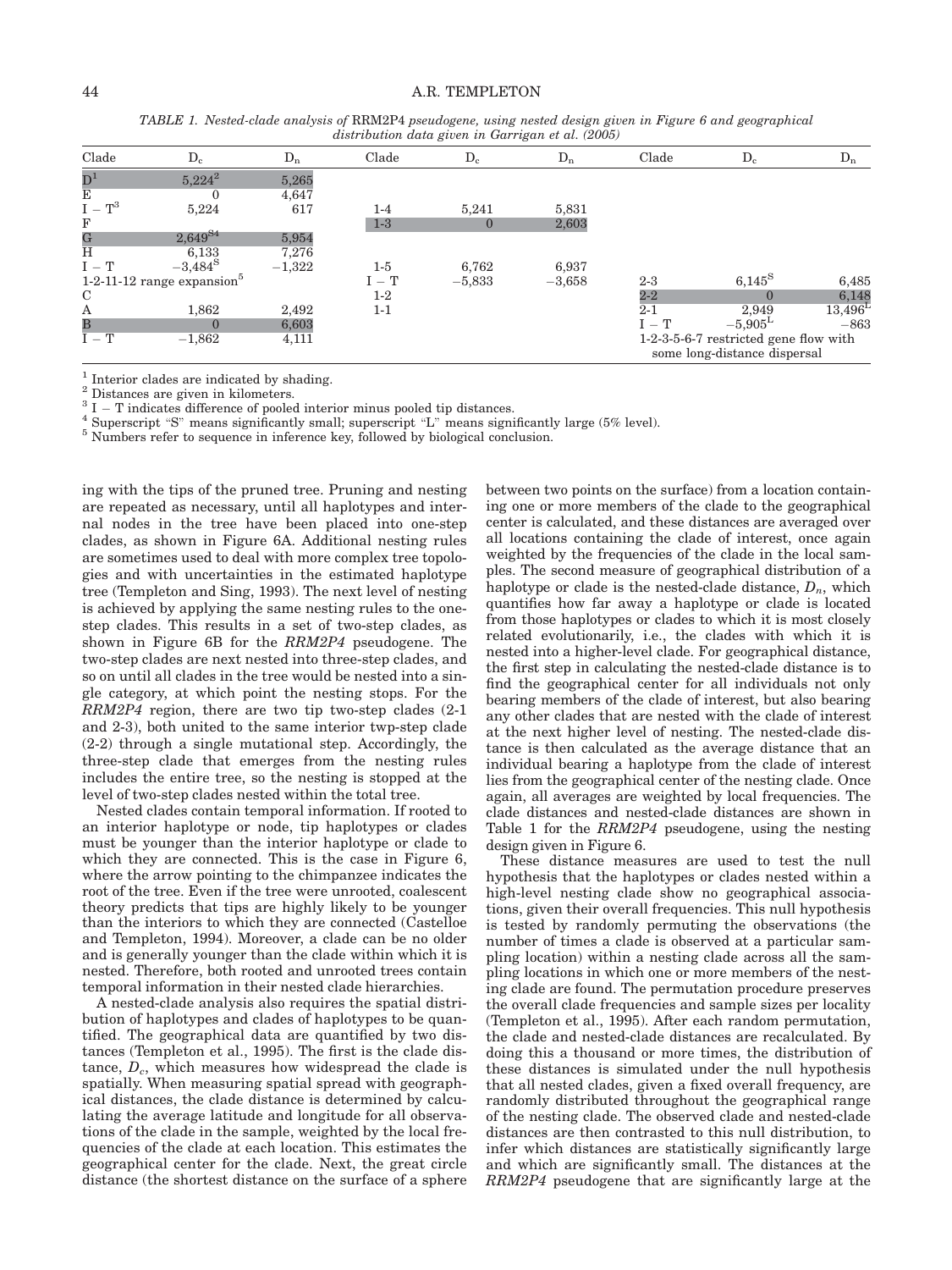5% level are indicated by a superscript \L" in Table 1, and those significantly small by a superscript "S." The absolute value of the distance alone does not determine significance; rather, significance is a function of both the spatial distribution of the clade and its frequency. For example, haplotype  $B$  in Table 1 has a clade distance of 0 km, which is not significantly small. In contrast, haplotype G has a clade distance of 2,649 km, which is significantly small at the 0.1% level. The reason for this apparent discrepancy is that haplotype  $B$  occurred only once in the total sample. Because the permutation procedure preserves the marginal frequencies, the single observation of haplotype  $B$ must always be placed at a single location when being permuted across the locations that haplotypes A and B collectively share, which always results in a clade distance of zero. Hence, given its frequency, haplotype B must have  $D_c = 0$ , so the clade distance of zero is without statistical significance (this points out the danger once again of making inferences from how a haplotype tree overlays upon space without any assessment of sample sizes). In contrast, haplotype G occurs six times in the overall sample, with five observations from two locations in Africa, and one observation from Europe. Haplotypes  $G$  and  $H$  (members of the nesting clades 1–5 in Fig. 6) are collectively found in Africa, Europe, Asia, North America, and South America. The permutation procedure reveals that is extremely unlikely that six observations would show such a tight geographical clustering over such a broad geographical range if both haplotypes  $G$  and  $H$  were indeed homogeneously distributed geographically. Such calculations are preformed by the computer program GEODIS (Posada et al., 2002).

Additional distance measures are generated by subtracting the average of the clade distances for all the tips pooled together from the corresponding average for the older interiors. This is also done for nested-clade distances. Pooling increases the sample size, and thereby augments statistical power. The average interior-tip difference captures the temporal contrast of old vs. young within a nesting clade. These interior-tip differences are also shown in Table 1 for the RRM2P4 locus.

Statistical significance is not the same as biological significance. Statistical significance tells us that the measures we are calculating are based on a sufficient number of observations that we can be confident that geographical associations exist with the haplotype tree. To arrive at biological significance, we must examine how various types of recurrent gene flow or historical events can create specific patterns of geographical association. Moreover, some statistically significant geographical associations are biologically uninterpretable. For example, suppose a geographically widespread species is characterized by gene flow with isolation by distance. However, if one only sampled local populations from two separate geographical clusters that were very distant from one another and did not sample geographically intermediate populations, the result would be two genetically differentiated geographical clusters. Such a pattern could be confused with fragmentation, and the pattern associated with isolation by distance would only become apparent when geographically intermediate populations were sampled. Nestedclade analysis therefore addresses the issue of biological interpretation though an explicit inference key that uses predictions from coalescent theory, and that checks for sampling artifacts.

Consider, for example, the patterns expected with gene flow constrained by isolation by distance. When a mutation first occurs, the resulting new haplotype is found only in its area of origin. With each passing generation, a haplotype lineage that persists has a greater and greater chance of spreading to additional locations via restricted gene flow. Hence, the clade distances should increase with time under a model of restricted gene flow. Moreover, newer haplotypes are found within the geographical range of the ancestral haplotype from which they were derived (taking into account sampling error), and since geographical centers move slowly under isolation by distance, the clade and nested distances should yield similar patterns of statistical significance.

Consider now the patterns expected by a range expansion involving the movement of a whole population. When range expansion occurs, those haplotypes found in the ancestral population that was the source of the range expansion will become widespread geographically (large clade distances). This will sometimes include relatively young haplotypes or clades that are globally rare and often restricted just to the ancestral area (recall the discussion of rare, tip haplotypes). However, some of those young, rare haplotypes in the ancestral source population can be carried along with the population range expansion, resulting in clade distances that are large for their frequency. An example of this is shown in Table 1 for the RRM2P4 locus. Within nesting clades 1–5, the older haplotype  $(G)$  is restricted mostly to Africa and has a significantly small clade distance of 2,649 km, whereas the younger tip haplotype  $(H)$  is found in Asia and the Americas with a clade distance of 6,133 km, thereby having a much wider geographical distribution than its immediate ancestral haplotype. This is exactly the opposite of the pattern associated with isolation by distance, and indicates a range expansion. Moreover, because the ancestral haplotype is found almost exclusively in Africa, this represents an expansion out of Africa.

Other patterns can lead to the inference of range expansion, and there are other expected patterns for additional evolutionary forces and events. No single test/statistic discriminates between recurrent gene flow, past fragmentation, and past range expansion; rather, it is a pattern formed from several statistics that allows discrimination. Also, many different patterns can lead to the same biological conclusion because a single evolutionary event or process can have multiple genetic impacts. Moreover, as pointed out above, a statistically significant pattern can still be biologically ambiguous because of inadequate geographical sampling. Finally, nested-clade analysis searches out multiple, overlying patterns within the same data set. In light of these complexities in biological and sampling interpretation (which reflect reality), an inference key was provided as an appendix to Templeton et al. (1995), with the latest version being available at http:// darwin.uvigo.es/ along with the program GEODIS for implementing nested-clade analyses. The inference key was extensively validated by applying nested-clade analysis to actual data sets with 150 a priori expectations (Templeton, 2004b). The inference key makes few errors, with the most common error being failure to detect an expected event. Only rarely did a nested-clade analysis result in a false positive.

Although the analysis of Templeton (2004b) showed that the inference key works well with actual data sets, Knowles and Maddison (2002) claimed that the inference key yields a high false-positive rate with simulated data. There is widespread misunderstanding of exactly what these simulations show, because the details of the simulations were not published in Knowles and Maddison (2002),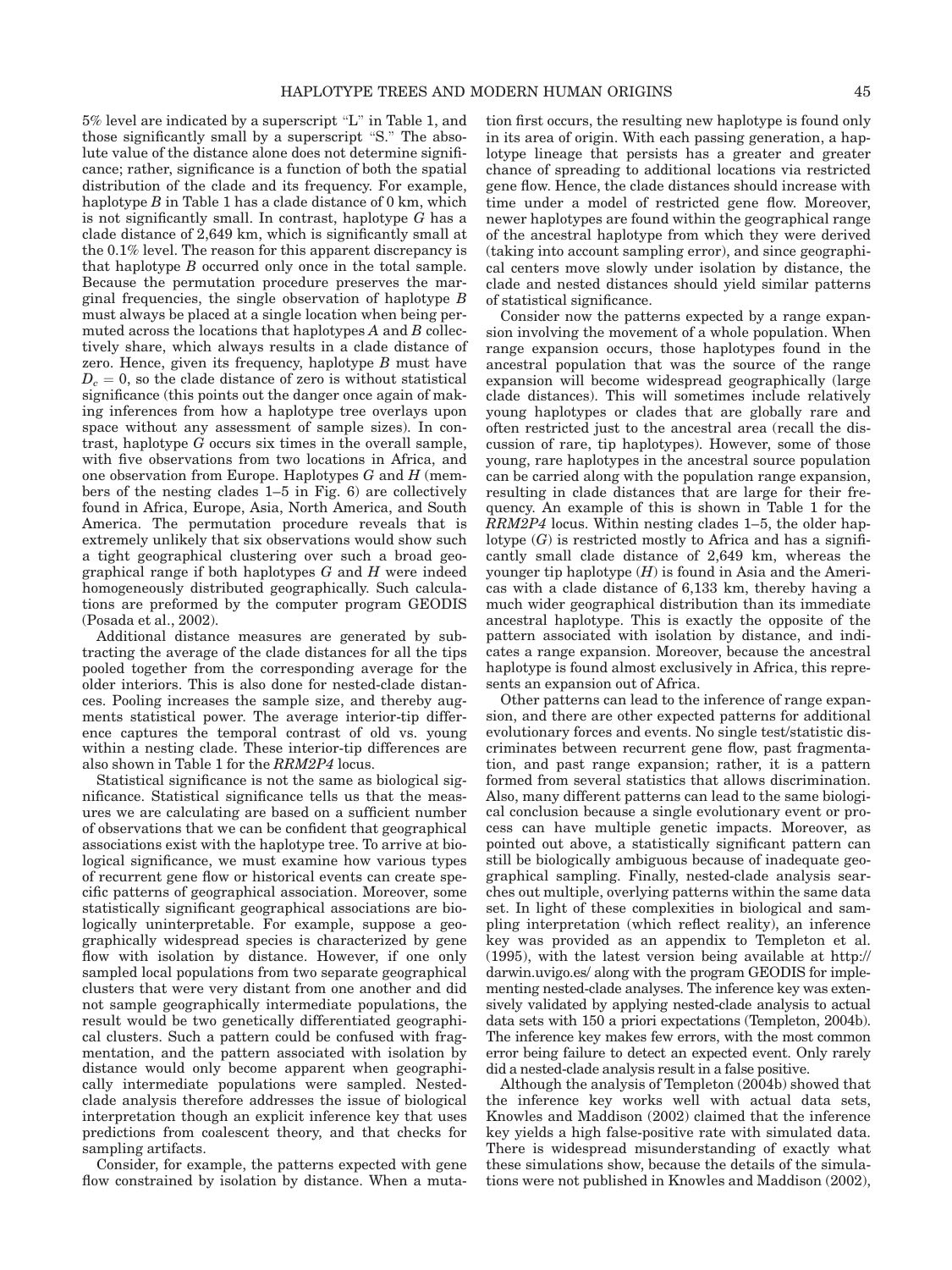and were only posted on their website many months after publication of their paper. Knowles and Maddison (2002) simulated only one situation: a case in which every local population is completely isolated from all other local populations. This situation was called \microvicariance" by Templeton et al. (1995, p. 773), and was explicitly excluded from the inference key. Instead, a different test was published to deal with microvicariant fragmentation (Hutchison and Templeton, 1999). The inference key had been designed to yield an inconclusive inference under microvicariance, so the report by Knowles and Maddison (2002) that the inference key inferred the wrong historical process between 75–80% of the time is still troubling. However, a detailed examination of their simulation undercuts this conclusion.

First, Knowles and Maddison (2002) only ran 10 simulated replicates of their single scenario, thereby insuring that their results had no statistical significance. Most simulation studies involve hundreds to tens of thousands of replicates to ensure statistical validity, so the simulations of Knowles and Maddison (2002) were deficient by several orders of magnitude below the normal standards of the simulation literature.

Second, each isolate in their simulations had an inbreeding effective size of 10,000, and the time between fragmentation events that resulted in microvicariance was 5,000 generations within a total simulated time of 10,000 generations. Given that the expected coalescence time within each of their simulated local populations was 40,000 generations (see Basic Coalescent Theory, above), the parameter choices of Knowles and Maddison (2002) ensured the retention of much ancestral polymorphism across isolates. Inferring temporally shallow (relative to coalescent time) fragmentation events is difficult for any technique. Knowles and Maddison (2002) advocated a computer-simulation approach to phylogeographic inference (which will be discussed in more detail below), and the original version of their paper (provided by Knowles) focused on how well their computer-simulation test statistic performed on the simulated data. However, they evaluated their test statistic only under the simulated case of microvicariance and panmixia, and found that their statistic correctly discriminated in favor of microvicariance over panmixia. The incorrect inferences in the nestedclade analysis concerned discriminating between fragmentation and isolation by distance. Hence, a true comparison would involve discrimination between fragmentation and isolation by distance for both techniques. When this change was made in the manuscript of Knowles and Maddison (2002), they decided to drop the entire section on their statistic, and instead inserted a single sentence that their test also had "poor performance" with these simulated data sets. There is no statistic that can deal decisively with the difficult situation that they simulated, including their own.

Third, Knowles and Maddison (2002) made extremely unrealistic sampling assumptions. They assumed that only 10 individuals were sampled from each isolate of 10,000, but they assumed exhaustive sampling of all isolates. None of the actual data sets analyzed by nestedclade analysis corresponded to such a peculiar sampling situation (Templeton, 2004b). Templeton (2004b) redid all of the analyses reported in Knowles and Maddison (2002), but with the more realistic assumption that not all local populations were sampled. When this single change was made in the sampling assumptions, the 10 simulated data sets in Knowles and Maddison (2002) no longer yielded false-positive rates between 75–80%, but instead, 82% of the inferences were inconclusive (Templeton, 2004b). Hence, under sampling conditions that typify real data sets, the inference key performs as it should when dealing with microvicariance. Hence, the simulation studies of Knowles and Maddison (2002) actually showed the excellent performance of nested-clade analysis when dealing with a scenario outside the domain of the inference key.

Felsenstein (2004, p. 484) also criticized nested-clade analysis, claiming that it did "not attempt to take into account the uncertainty of the estimate of the tree." This criticism has no basis in fact. Nested-clade analysis was first developed for looking at genotype-phenotype associations (Templeton et al., 1987), and uncertainty in the estimate of the haplotype tree was explicitly incorporated into nested-clade analysis before it was ever applied to phylogeography (Templeton and Sing, 1993). Indeed, the very first nested-clade phylogeographic analysis (executed before the technique was completely formalized) was an analysis of human mtDNA that explicitly incorporated the uncertainty in the haplotype tree into the nested design (Templeton, 1993). Every nested-clade analysis performed by the author has incorporated tree uncertainty (when it exists). In particular, all data sets, without exception, that were analyzed for human phylogeographic inference were assessed for uncertainty in the haplotype tree. Only the inferences that were robust to that tree uncertainty were given (Templeton, 2002, 2005). Hence, the critique of Felsenstein (2004) is patently false.

Recently, Eswaran et al. (2005) cited Felsenstein (2004) as their sole support for a claim that nested-clade analysis " is regarded with skepticism by population geneticists." This assertion can be readily tested by examining the citation history of the basic paper outlining this method (Templeton et al., 1995). As of September 7, 2005, this paper was cited in the journal literature 331 times, with 207 of these citations being since 2002. These citations are mostly by authors who used this technique to analyze their data. Another way of accessing the accuracy of the statement by Eswaran et al. (2005) is to look at recent issues of the journal Molecular Ecology, the premier journal that publishes articles on intraspecific phylogeography. In the most recent issue at the time of this writing (volume 14, number 10, 2005), six articles were published on intraspecific phylogeography using haplotype data, and four of them used nested-clade analysis. This is typical for issues of this journal published over the last several years. Contrary to the claim of Eswaran et al. (2005), nested-clade analysis is one of the standard and most widely used analytical tools in the field of intraspecific phylogeography.

Despite its strengths, nested-clade analysis should not be regarded as the only tool to be used in intraspecific phylogeography. As illustrated in Table 1, inferences from nested-clade analysis can extend back to a time when there were just a handful of variable DNA lineages present, but it loses power as one approaches the present. Rare tip haplotype analysis and founder analysis are more appropriate for shallower times. Collectively, these three methodologies allow inferences from the recent, historical past back to ancient portions of a haplotype tree. This broad time range of inference is beyond the capabilities of any one of these analyses by itself.

#### Multilocus nested-clade analysis

The analyses described above collectively cover a broad time range, but they all share a serious limitation: all the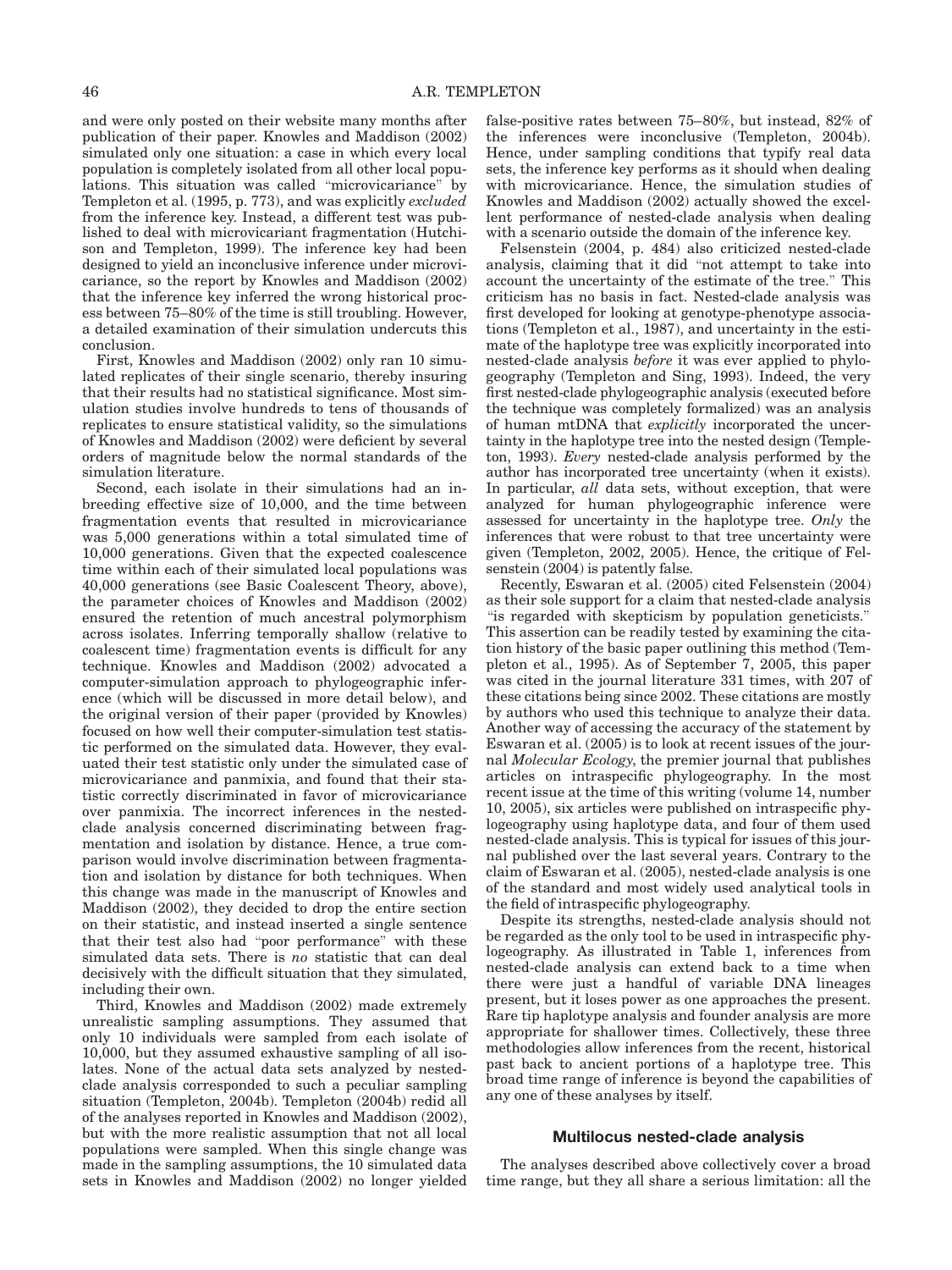analyses described above are based on a single locus or DNA region (because of its lack of recombination, the entire mtDNA genome behaves as a single locus in evolution). Single-locus analyses have many severe restrictions on the inferences that can be made from them.

First, recall that the only branches in the coalescent process that are observable are those marked by a mutation. Mutations are required at the right place and time for population-level events or processes to have an observable effect on genetic variation and its spatial distribution. This means that any one DNA region will in general mark only a subset of the events and processes that have affected the evolutionary history of the species. Hence, any single haplotype tree provides at best an incomplete view of the species' evolutionary history, and the analysis of data sets with prior expectations reveals that the most common error of nested-clade analysis is the failure to detect an event (Templeton, 2004b). Human evolutionary history is not the same as the evolutionary history of the haplotype variation found in mtDNA or any other DNA region. A fuller view of human evolutionary history requires that many DNA regions be studied.

Second, the frequency and distribution of haplotypes at a particular locus may have been skewed by natural selection. If the focus of one's study is on the historical events and gene-flow patterns that have influenced human evolution, such loci may be misleading. Selection tends to operate in an idiosyncratic fashion at each locus, so patterns induced by selection tend to be locus-specific. However, if an inference is based on a single locus or DNA region, it is difficult to separate the idiosyncratic features induced by selection from the more universal signals associated with a shared evolutionary history and demographic processes.

Third, the coalescent process itself is random, so even a neutral DNA region can sometimes produce unusual patterns just by chance. As with selection, this means that the inferences drawn from a single locus can sometimes be misleading, but typically in an idiosyncratic fashion.

Fourth, coalescent theory predicts, and observations confirm (Fig. 3), that there is much variation in the time to coalescence from one DNA region to the next. The phylogenetic information in a haplotype tree is generally exhausted sometime between half of the TMRCA and the TMRCA (Templeton, 2002), which varies substantially from locus to locus (Fig. 3). On the other end of the time scale, a haplotype tree can only capture information marked by a mutation, and these mutational markers become less and less likely on coming closer to the present, but are more likely for those DNA regions with higher mutation rates. Hence, every DNA region has its own unique and limited temporal window into the past.

Fifth, nested-clade analysis requires multiple tests of the null hypothesis of no geographical associations, but biological inferences come from the patterns of several tests. This makes it difficult to do a multiple-test correction.

A multilocus analysis with integrated and cross-validated inference addresses all five of these limitations. With multiple loci, it is much more likely that an event or process had been marked by an appropriately timed and placed mutation at some loci, so there will be fewer false negatives. Also, multiple loci can collectively cover a much broader time range than just one locus, so the temporal breadth of the analysis is greatly augmented. Requiring inferences to be cross-validated by two or more loci reduces the rate of false positives that can arise either by chance in the coalescent process or by selection operating upon a particular locus. Cross-validation is also a standard, and often more powerful, substitute for multiple-test correction. Consequently, multiple-locus analysis provides a fuller and more reliable inference structure than is possible with any one single-locus or DNA region.

Templeton (2004a) provided a formal maximum likelihood framework for cross-validation of inferences when nested-clade analyses are applied to multiple loci. An inference is concordant across loci when more than one locus infers the same type of event or process (e.g., a population range expansion) in the same locations (e.g., a range expansion out-of-Africa into Eurasia) at the same time (e.g., an out-of-Africa range expansion 100,000 years ago). Judging the first two types of concordance is straightforward as they are categorical variables, but temporal concordance requires a quantitative framework. The age of mutations or haplotypes that mark events or processes is commonly estimated using phylogenetic approaches and the assumption of the molecular clock, but often these estimates do not reflect the considerable evolutionary stochasticity of the coalescent process itself. To incorporate this source of error, Templeton (1993) used earlier theoretical work (Kimura, 1970; Tajima, 1983) to show that the age of a node in a haplotype tree can be regarded as a random variable with a gamma probability distribution function with mean given by T, the standard phylogenetic estimator of age of the node, and variance given by:

$$
\sigma^2 = \frac{T^2}{(1+k)}\tag{8}
$$

where  $k$  is the number of mutations that have accumulated in the descendants of the node whose age is estimated to be T. Equation 8 incorporates two sources of error into the variance associated with T. First, the numerator of Equation 8 is  $T^2$ , reflecting the evolutionary stochasticity of the coalescent process itself, in which the variance is proportional to the square of the mean (Hudson, 1990; Donnelly and Tavare, 1995). The other factor that influences the variance is  $k$ , the number of mutations that are used to age the event. Because  $k$  is generally very small for recent events, phylogenetic dating procedures are often unreliable for recent events (Rannala and Bertorelle, 2001). Accordingly, this approach will only be applied to events in human evolutionary history that are about 100,000 years old or older.

Equation 8 is applicable only to species that have been evolving as a single evolutionary lineage, with no longterm fragmentation events or isolates that have contributed to the present-day population. This assumption is justified for humans over our recent evolutionary past (Templeton, 2002). Given that the estimated ages can be treated as gamma-distributed, a maximum likelihood framework can be created for testing many hypotheses, including temporal concordance across loci. When the hypothesis of concordance is not rejected, this same framework can be used for estimating ages and confidence intervals based on multiple loci (Templeton, 2004a).

Templeton (2005) performed nested-clade phylogeographic analyses upon the 25 loci or DNA regions indicated in Figure 3, followed by cross-validation of inferences with the maximum likelihood testing framework. The inferences older than 100,000 years, using a 6 MYA calibration for the divergence of chimpanzees and humans, fell into two types. First, the 25 loci collectively yielded 15 inferences of range expansion involving African and Eurasian populations (Fig. 7). The log likelihood ratio test rejects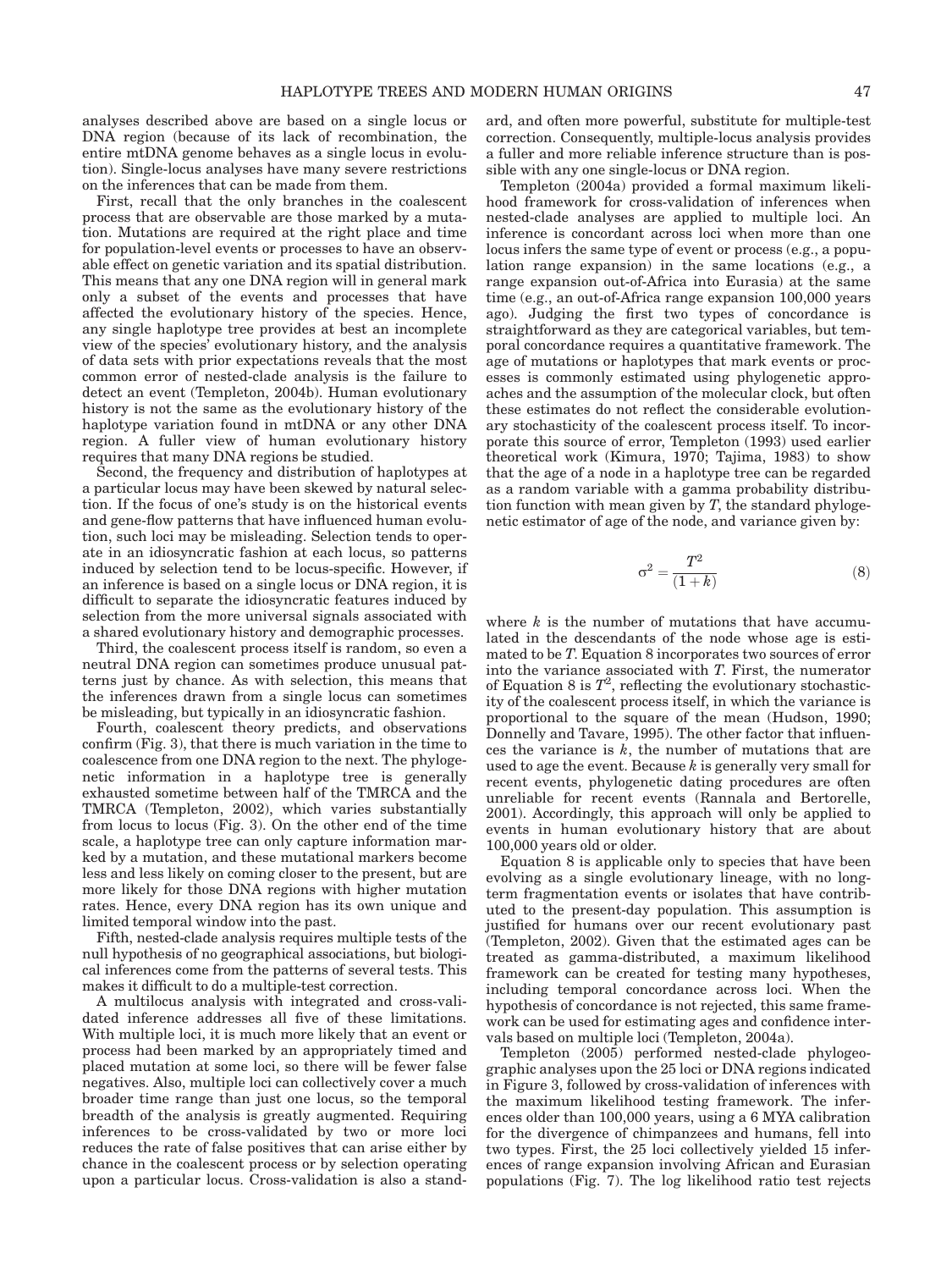

Time in Millions of Years Before Present

Fig. 7. Gamma distributions for ages of range expansion events involving Africa and Eurasia, all of which are out-of-Africa events when geographical origin is unambiguous. X-axis gives age in millions of years before present; y-axis gives gamma probability distribution, f(t), fitted to data from particular locus or DNA region. Because probability mass is so concentrated close to y-axis for several genes, gamma distribution was divided by seven for mtDNA, by four for Y-DNA, and by two for HFE, HS571B2, and RRM2P4 to yield better visual presentation. Age distributions fall into three clusters, shown by thin lines, medium lines, and thick lines, respectively.

the null hypothesis that all 15 events are temporally concordant, with a probability value of 3.89  $\times$  10<sup>-15</sup>. An inspection of Figure 7 reveals that the time distributions for the 15 events cluster into three distinct groupings. Accordingly, the null hypotheses of temporal concordance within each of these three groupings were tested, and in all cases the null hypothesis of temporal concordance could not be rejected ( $P = 0.95$  for the most recent expansion outof-Africa,  $P = 0.51$  for the middle expansion, and  $P = 0.62$ for the oldest expansion). Hence, multilocus nested-clade analysis indicates that at least three expansions occurred out-of-Africa into Eurasia, at 1.9 MYA (with a 95% confidence interval of 0.99–3.10 MYA), 0.65 MYA (95% confidence interval of 0.39–0.97 MYA), and 0.13 MYA (95% confidence interval of 0.096–0.169 MYA). Each of these expansion events is cross-validated by multiple loci or DNA regions (Fig. 7). These dates overlay well upon the fossil and archaeological record, with the first expansion corresponding to the original expansion of *Homo erectus* out of Africa into Eurasia (Aguirre and Carbonell, 2001; Bar-Yosef and Belfer-Cohen, 2001; Antón et al., 2002; Vekua et al., 2002) and the development of a culture capable of keeping impaired individuals alive for many years (Lordkipanidze et al., 2005). The second expansion corresponds to the spread of Acheulean culture into much of Eurasia after an earlier African origin (Asfaw et al., 1992; Hou et al., 2000) and the initiation of a substantial increase in cranial capacity (Ruff et al., 1997; Relethford, 2001b; Rightmire, 2004). The most recent expansion out of Africa corresponds to the spread of several anatomically modern traits into Eurasia after an earlier African origin (Stringer, 2002; White et al., 2003).

There were also 19 inferences of gene flow, mostly restricted by isolation by distance, between Africa and Eurasia (Fig. 8). Because gene flow is a recurrent process rather than an event, there is no expectation that all the time estimates should be homogeneous across loci. In this case, cross-validation can be measured by degree of overlap of the gamma distributions across loci. Only one locus, MX1, which was an outlier in the original and more limited multilocus nested-clade analysis (Templeton 2002), has the bulk of its probability mass in the Pliocene (not shown in Fig. 8), whereas all other gamma distributions show extensive overlap across loci throughout the Pleistocene. In contrast to the 15 inferences of expansion events (Fig. 7), the 18 inferences of Pleistocene gene flow show no clustering (Fig. 8). This continuum implies that gene flow restricted by isolation by distance was a recurrent evolutionary force throughout the Pleistocene, with no lengthy interruptions. The 18 cross-validated loci indicating Pleistocene gene flow jointly indicate that such African/Eurasian gene flow occurred as far back as 1.46 MYA with 95% confidence (Templeton, 2005). Thus, recurrent gene flow between African and Eurasian populations goes back to the Lower Pleistocene and was established at or shortly after the initial spread of Homo erectus out of Africa.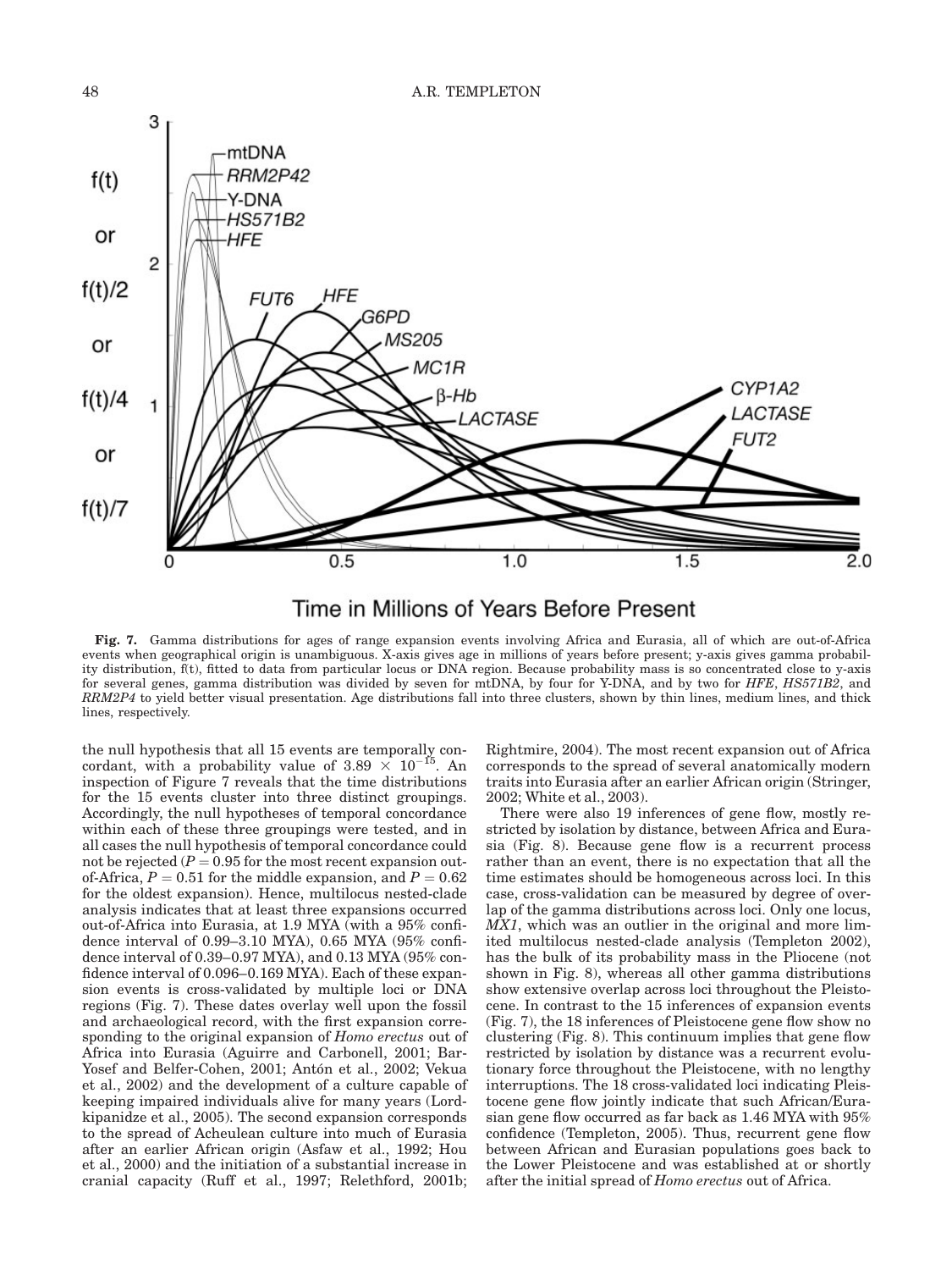

# Time in Millions of Years Before Present

Fig. 8. Distributions for ages of youngest clade contributing to significant inference of restricted gene flow, primarily with isolation by distance. X-axis gives age in millions of years before present; y-axis gives gamma probability distribution, f(t). Genes or DNA regions yielding these distributions are, as ordered by their peak values of f(t) going from left to right: Xq13.1, MSN/ALAS2, HFE, FIX, HFE, G6PD, bHb, ECP, RRM2P4, EDN, PDHA1, CYP1A2, FUT2, FUT6, FUT6, FUT2, CYP1A2, CCR5, and MX1. Curve for MX1 is shown as dashed line, to emphasize its outlier status (Templeton, 2002). Several other inferences of restricted gene flow that were too recent to date phylogenetically are not shown, and are not used in analyses.

A number of additional hypotheses can be tested using the distributions shown in Figures 7 and 8. For example, there has been much controversy in the literature as to whether out-of-Africa expansions were accompanied by the total genetic extinction of contemporary Eurasian populations and their replacement by the expanding African population. Because all 25 loci were sampled only from living humans, all inference is limited to past human populations that left descendents today. Therefore, if total replacement had occurred in the past, any earlier signal involving Eurasian populations would have been erased. The Acheulean expansion is no older than 1.05 MYA with 99% confidence, using the cross-validated confidence interval. The null hypothesis that none of the inferences involving Eurasian populations (Figs. 7, 8) are older than 1.05 MYA is rejected with  $P = 0.035$  when MX1 is excluded (Templeton, 2005). Hence, the expanding African populations with the Acheulean culture did not totally replace the Eurasian populations they encountered, but rather interbred with at least some of them. Similarly, the most recent out-of-Africa expansion is no older than 0.177 MYA with 99% confidence. Excluding MX1, the null hypothesis that no other event or process involving Eurasian populations is older than 0.177 is rejected with a probability of less than  $10^{-17}$ . Hence, the recent out-of-Africa replacement hypothesis is overwhelmingly rejected.

Figure 9 summarizes the cross-validated, statistically significant conclusions from the nested-clade analysis of 25 genes or DNA regions. As seen in Figure 9, the breadth and precision of inference from a multilocus analysis far exceed that possible with any single locus.

The strong rejection of the recent out-of-Africa replacement hypothesis is particularly noteworthy, as this hypothesis has dominated much of the discussion of recent human evolution over the last couple of decades (Stringer and Andrews, 1988; Vigilant et al., 1991; Stringer, 2002). Moreover, a recent analysis claimed that the genetic data "clearly" support the out-of-Africa replacement hypothesis (Ray et al., 2005). The basis of this discrepancy stems from fundamental issues in statistical philosophy, as debated by Knowles and Maddison (2002) and Templeton (2004b). Knowles and Maddison (2002) advocated a computer-simulation approach to phylogeographic inference, and Table 2 summarizes the differences between the multilocus nested-clade and the simulation approach. Both procedures have legitimate uses in phylogeographic inference (Templeton, 2004b), with nested-clade analysis being appropriate when a prior model of evolutionary history is not known in detail, and the simulation approach being appropriate when one wants to examine a small set of possible, detailed alternatives. The inference universe of the simulation approach is completely limited to this finite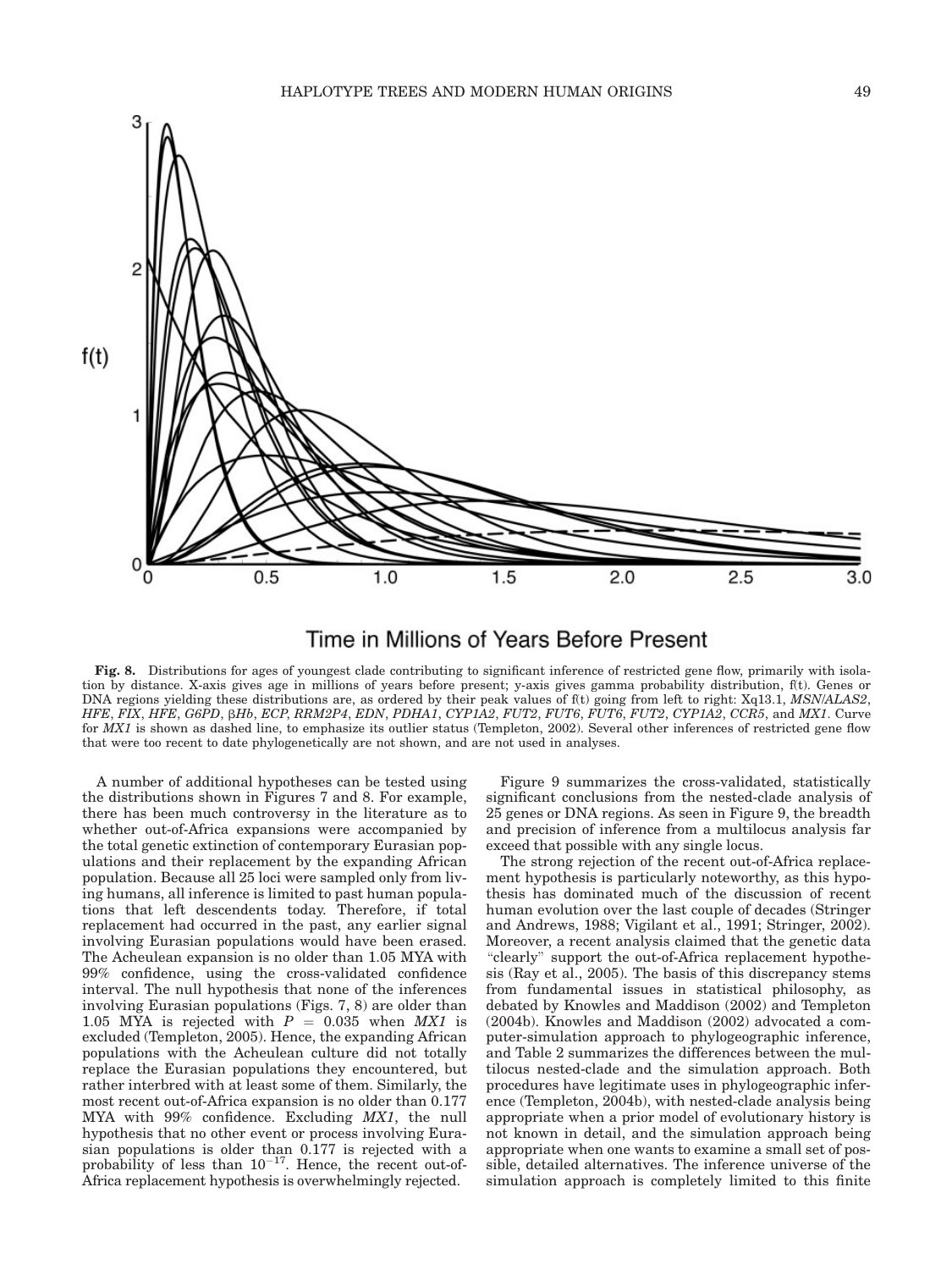

Fig. 9. Model of recent human evolution, as inferred from nested-clade analysis. All inferences are cross-validated by two or more genes, and are statistically significant at least at 5% level. Major expansions of human populations are indicated by arrows, and time periods for out-of-Africa are 95% confidence limits. Genetic descent is indicated by vertical lines, and gene flow by diagonal lines. Events or processes less than 100,000 years old are not dated.

set. The importance of this set was shown earlier by the statistic given in the original version of the manuscript by Knowles and Maddison (2002) (Knowles, personal communication) that discriminated well in favor of fragmentation when the inference universe was limited to fragmentation and panmixia, but had "poor performance" when the inference universe was expanded to include isolation by distance. Hence, what appears to be excellent discrimination among alternatives can be transformed into no discrimination simply by expanding the universe of alternative models. Unless extensive prior information exists that only a finite set of detailed alternatives is at all plausible, the inferences based on computer simulation have no general validity.

The number of models and debates over them in the recent literature indicate that such detailed prior information does not exist for recent human evolution. In this regard, Ray et al. (2005) did not consider a model with an Acheulean expansion or a model with out-of-Africa expansion coupled with some interbreeding, even though both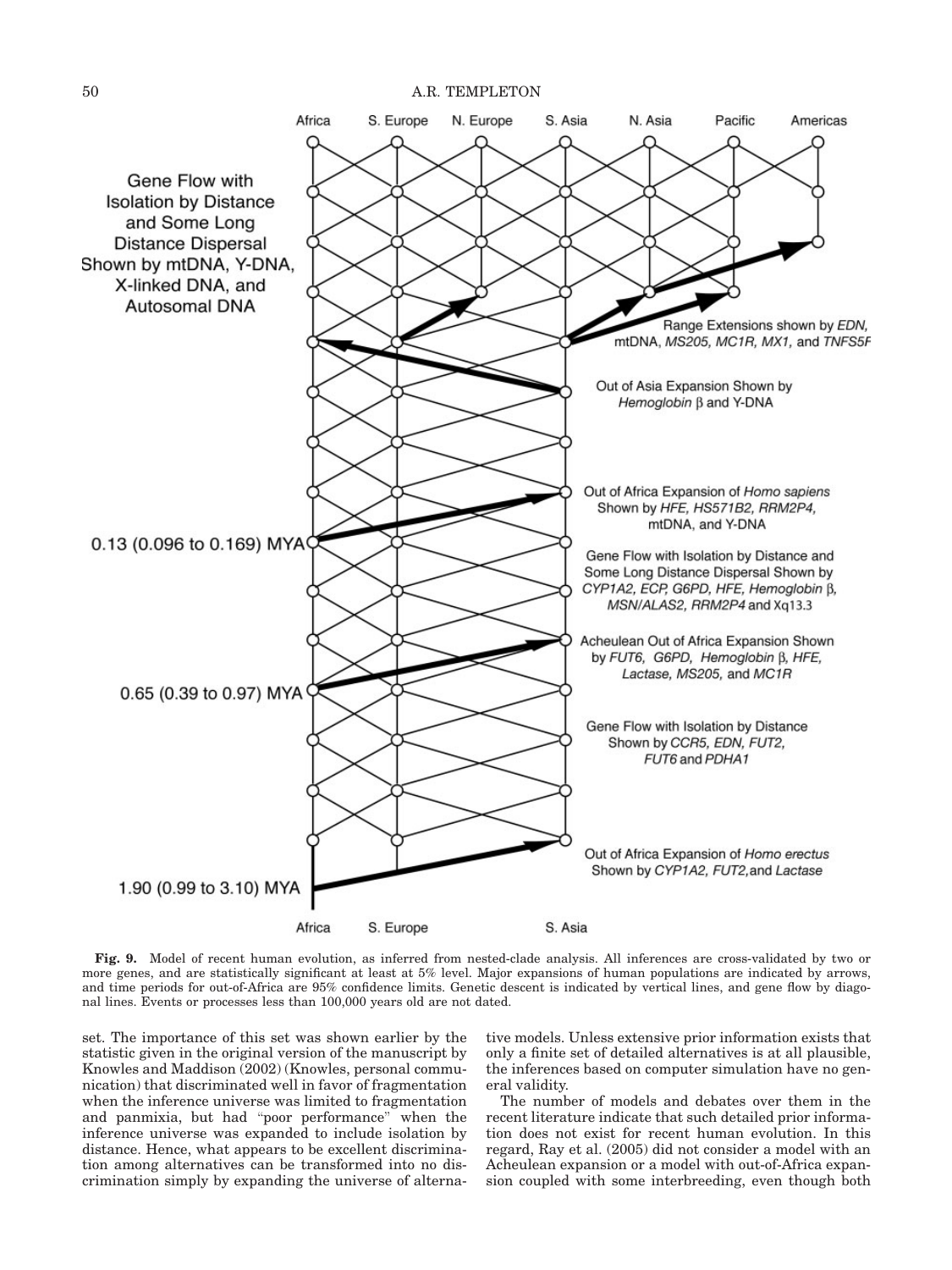| Property                                      | Multilocus NCA                                                                                                                                                       | Computer simulation                                                                                                                                                         |  |  |
|-----------------------------------------------|----------------------------------------------------------------------------------------------------------------------------------------------------------------------|-----------------------------------------------------------------------------------------------------------------------------------------------------------------------------|--|--|
| Choosing<br>phylogeographic<br>model          | No prior model is specified.<br>Final inferred model emerges<br>from data analysis.                                                                                  | Finite set of prior models<br>is specified in great detail.<br>Final model is limited to this set.                                                                          |  |  |
| Biological inference                          | Biological inferences are drawn<br>from statistically significant<br>geographical associations,<br>using explicit a priori criteria<br>drawn from coalescent theory. | Computer simulations are<br>used to determine relative goodness<br>of fit of data to finite set of prior<br>biological models, favoring model<br>with highest relative fit. |  |  |
| Procedure for dealing<br>with inference error | Individual inferences are cross-validated<br>across loci for type, location, and time.                                                                               | Goodness-of-fit statistic distribution<br>is determined through replicate<br>simulations.                                                                                   |  |  |
| Nature of<br>hypotheses tested                | Hypotheses are phrased as null hypotheses within<br>formal maximum-likelihood framework<br>that can be rejected with quantifiable<br>probabilities.                  | Goodness-of-fit criteria lack<br>quantifiable probabilities for<br>rejecting alternatives or models<br>not in original a priori inference set.                              |  |  |

TABLE 2. Contrast between multilocus nested-clade approach and computer-simulation approach to intraspecific  $phylogeographic$  inference<sup>1</sup>

<sup>1</sup> NCA, nested-clade approach.

were indicated by prior genetic analyses (Relethford, 2001b; Templeton, 2002), and they recognized these models as being potentially more realistic. Hence, the model shown in Figure 9 lies completely outside the inference universe of Ray et al. (2005), so none of their results are relevant to the relative merits of the out-of-Africa replacement model vs. the model shown in Figure 9. In contrast, inferences are data driven in the multilocus nested-clade analysis and not limited by prior beliefs. For example, the Achuelean expansion was not part of any of the major models of recent human evolution that have been debated for the last 20 years, yet this completely unexpected inference emerged from the nested-clade analysis and overlies well upon the fossil and archaeological data.

The computer-simulation approach also requires detailed information within each of the plausible alternatives. Ray et al.  $(2005)$  claimed that they used "an approach based on realistic simulations." For example, their simulations of the out-of-Africa replacement hypothesis assume that the total human population size between 900,000–120,000 years ago was 20,000. They obtained this "realistic" number from estimates of the inbreeding effective size of humans (discussed below), but "realistic" simulations should be based on census sizes, not effective sizes. The inbreeding effective size of Pleistocene human populations is compatible with a census size of 300,000 (Eller, 2002), a figure more consistent with a nongenetic estimate of around half a million individuals during the Pleistocene (Weiss, 1984). So what is the "realistic" number for the total human population in Africa and Eurasia: 20,000 or 500,000? A large number of other demographic parameters have to be specified in order to perform the simulations, and even less information exists about these parameters. Given this lack of knowledge, it is impossible to define what is "realistic." Moreover, the goodness of fit of the alternative models can be measured in several ways, and it is not always obvious which is the most appropriate. For example, Ray et al. (2005) measured the fit of their prior models to the data through the pairwise genetic distance statistic  $R_{ST}$ . Interestingly, two species of African ungulates, sampled at the same locations, yield statistically indistinguishable values of a closely related statistic,  $F_{ST}$ , but had completely different phylogeographic histories under nested-clade analysis (Templeton, 1998). Hence, the goodness of fit of alternative models could be extremely sensitive to the statistic used to measure that fit. Do these details matter? A strong indication that such details do indeed matter is provided by contrasting the work of Ray et al. (2005) with that of Eswaran et al. (2005). Both sets of authors claimed to test the outof-Africa replacement hypothesis vs. a multiregional model with restricted gene flow with the computer-simulation approach. Both claimed that the simulations clearly discriminate between these two hypotheses. The trouble is that Ray et al.  $(2005)$  claimed that they "unambiguously distinguish" in favor of the out-of-Africa replacement model over the multiregional model with gene flow, and Eswaran et al. (2005) claimed that their simulations show that "genomics refutes an exclusively African origin of humans" and that "living human populations carry within them a substantial genetic inheritance that had its origins in non-African archaics." So whose simulations do we believe? The two sets of simulations differed in many of the detailed demographic parameters that are required to execute a simulation, differed in the statistics used to measure goodness of fit, and differed in the data they considered. Any one of these factors or any combination could be behind their opposite conclusions. What is clear is that the computer simulations considered in toto do not discriminate between the out-of-Africa replacement model and the multiregional model with restricted gene flow, and they certainly do not discriminate between either of these models with the model shown in Figure 9, which lies completely outside both of their inference spaces. The contradictory results of Ray et al. (2005) and Eswaran et al. (2005) collectively have little value in elucidating recent human evolution.

Both Ray et al. (2005) and Eswaran et al. (2005) also claimed to be testing the out-of-Africa replacement hypothesis, but neither paper contains a test of this hypothesis. Ray et al. (2005) showed that their out-of-Africa simulation explains four times more variance in population differentiation than the best of their simulated multiregional models, but what does this mean? Is this result significant at the 5% level, the 1% level, etc.? Despite their claims to quantify the "likelihood of this model," no likelihoods are given, no P-values are given, and no actual test of the outof-Africa replacement model is given. All that is given is the difference in goodness of fit along with a subjective, nonquantitative assessment of the significance of these differences. The same is true for Eswaran et al. (2005). In contrast, the multilocus nested-clade analysis tests the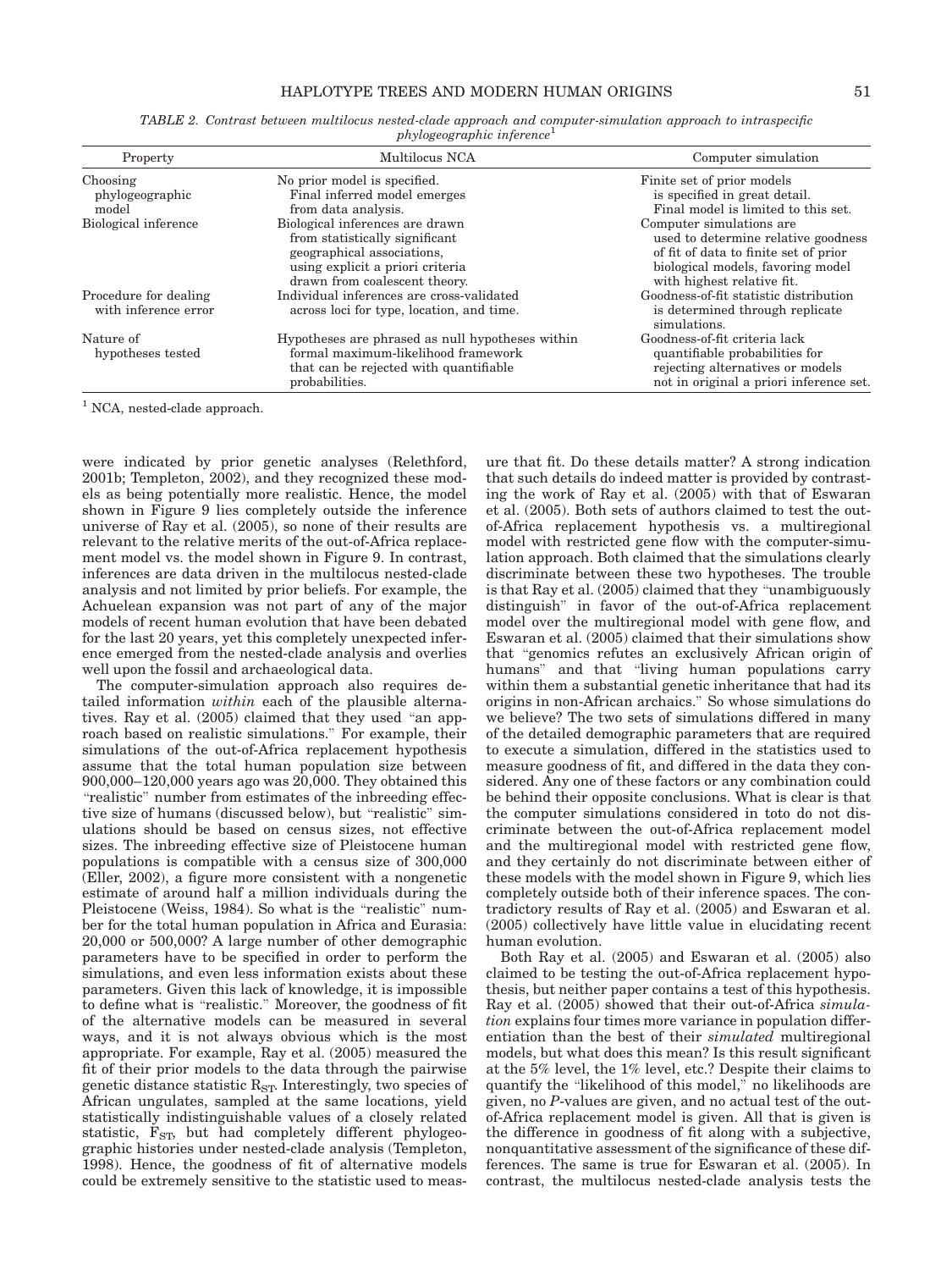out-of-Africa replacement model as a null hypothesis with an explicit likelihood ratio test, yielding a chi-square statistic of 118.18 with 17 degrees of freedom and a P-value of less than  $10^{-17}$  (Templeton, 2005). Despite the verbal claims, the computer-simulation approaches have not tested the out-of-Africa replacement hypothesis in any meaningful statistical sense, and they are incapable of defining the model that best describes recent human evolutionary history because they only look at a small number of prior possibilities, while excluding many realistic alternatives from their inference space. Multilocus nestedclade analysis can both test hypotheses through the welldefined and accepted framework of maximum likelihood, and allow the data, rather than prior belief, to define the model that best describes recent human evolution (Fig. 9).

#### HAPLOTYPE TREES WITH ANCIENT DNA

The inferences given above are all based on samples of current DNA, and as such, they are limited to past populations that have left genetic descendants in present-day humanity. This feature allowed the replacement hypotheses to be tested, and both a recent out-of-Africa replacement and an Acheulean replacement were rejected. In both cases, this is a rejection of the hypothesis of total Eurasian replacement, and allows the possibility that some Eurasian populations did indeed go to genetic extinction. One way of addressing the question of whether or not a particular population went extinct is to sample their DNA directly from fossils. This approach was applied to the possibility of replacement of European Neanderthals by more anatomically modern forms between 30,000–40,000 years ago.

Working with ancient DNA is difficult. Because mtDNA is much more abundant than nuclear DNA, almost all DNA so far obtained from Neanderthal fossils is mtDNA. Ancient DNA is subject to damage over time, and resulting lesions can create mutational artifacts (Caldararo and Gabow, 2000; Hansen et al., 2001). One test for artifacts makes use of the considerable age range found in the Neanderthal fossils used as sources for DNA. If the apparent divergence is real, then the oldest Neanderthal samples should tend to be closest to current human mtDNA because they are temporally closer to the common ancestral sequence for Neanderthal and modern human mtDNA. In contrast, if DNA damage has made a large contribution to the apparent divergence, then the oldest Neanderthal sequences should be the furthest from those of modern humans. The latter pattern is true (Gutierrez et al., 2002). Because the samples are small, one could argue that just by chance the oldest Neanderthal sequences just happened to come from an abnormally highly divergent lineage of Neanderthal mtDNA, but these results indicate that DNA damage cannot be discounted as a significant source of error in these studies. In addition, ancient DNA extracts induce mutational artifacts in a nonrandom fashion, such that the same artifacts are independently created in controlled experiments (Pusch and Bachmann, 2004). Many of the sites at which these artifacts repeatedly occur are the same sites observed in Neanderthal mtDNA divergence (Pusch and Bachmann, 2004). These results indicate that great caution should be exercised in interpreting ancient DNA sequence data.

When Neanderthal mtDNA is added on to the contemporary human mtDNA haplotype tree, using chimpanzees as an outgroup, the oldest branching event is a split between a clade containing all the Neanderthal mtDNA and a clade containing all modern human mtDNA. This

pattern was interpreted as meaning that there was no or extremely little interbreeding between Neanderthals and their more anatomically modern contemporaries, and that Neanderthals perhaps represent a distinct species from Homo sapiens (Krings et al., 2000; Caramelli et al., 2003; Knight, 2003; Currat and Excoffier, 2004; Serre et al., 2004; Lalueza-Fox et al., 2005). However, there are difficulties with these conclusions.

First, the degree of divergence between modern human and Neanderthal mtDNA is much smaller than the corresponding divergence between subspecies of chimpanzees (Curnoe and Thorne, 2003), making the elevation of Neanderthals into a separate species on the basis of mtDNA highly questionable. Second, and more importantly, the tree topology indicating separate Neanderthal and modern human clades is based on only a few sites, because only small fragments of fossil mtDNA have been studied. It is therefore critical to make a statistical assessment of the estimated tree vs. alternatives that place Neanderthal and modern human mtDNA into a single clade. Gutierrez et al. (2002) performed such a statistical assessment, and discovered that there was no significant discrimination between these two hypotheses of tree topology. Moreover, Gutierrez et al. (2002) showed that 27% of the human-Neanderthal pairwise genetic differences were lower than the largest modern human-modern human genetic difference, indicating that Neanderthal sequences are not so different from those of extant humans. The lack of any statistically significant evidence that Neanderthal mtDNA was a separate clade indicates that it is premature to elevate Neanderthals to a separate species on the basis of fossil DNA.

Regardless of the topological position of Neanderthal mtDNA in the human mtDNA haplotype tree, Neanderthal mtDNA is nevertheless distinct and therefore potentially informative about interbreeding between Neanderthals and more modern-looking human populations. The failure to find Neanderthal-like sequences in contemporary and fossil modern humans is often interpreted to mean that there was no interbreeding with Neanderthals. This conclusion is also premature.

First, mtDNA is incapable biologically of completely reflecting a population's evolutionary history and of rejecting the hypothesis of admixture. MtDNA is sensitive to only female-mediated gene flow, and can totally miss even extensive interbreeding mediated through males. For example, Figure 9 shows a cross-validated expansion outof-Asia that occurred after the most recent out-of-Africa event. This expansion event is marked by autosomal DNA and Y-DNA (Templeton, 2002). This expansion event was not detected by mtDNA, even though the largest samples, the best geographical coverage, and the greatest genetic resolution existed for mtDNA. This implies that this expansion event was primarily mediated by males coming out of Asia and was invisible to mtDNA. The Lemba, as discussed earlier, provide a more recent example. In this case, Y-DNA provides evidence for extensive interbreeding between Jewish and Bantu populations, but mtDNA indicates that there was no interbreeding at all, a pattern consistent with their oral history (Soodyall, 1993; Thomas et al., 2000; Wilson and Goldstein, 2000). Thus, mtDNA alone is biologically incapable of detecting all admixture events, even those such as the Lemba in which the degree of admixture was 100% (given that their origin was due to Jewish men mating with Bantu women).

Second, the evolutionary history of a single gene or DNA region should never be equated to the evolutionary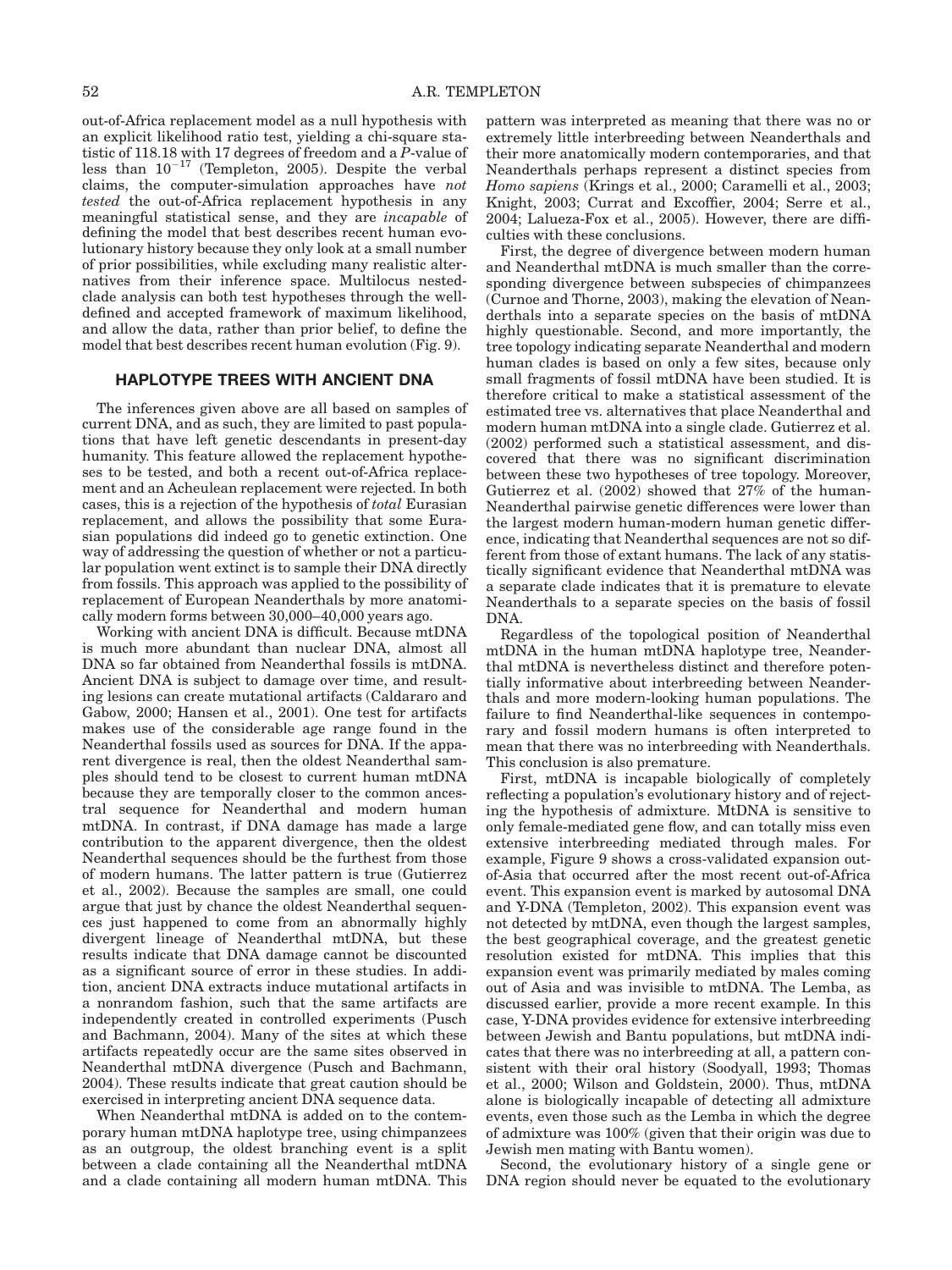history of a population. One needs multiple loci to obtain an accurate reconstruction of evolutionary history (Wall, 2000) and to protect against false inferences due to evolutionary stochasticity and natural selection skewing the results of a particular gene (Templeton, 2002, 2004a,b). In this regard, human mtDNA is known to have been subject to natural selection (Templeton, 1996; Curnoe and Thorne, 2003; Elson et al., 2004), and this provides alternative interpretations to the fossil mtDNA patterns. For example, suppose that there was much female-mediated gene flow between Neanderthals and modern humans, but that in addition there was selection against the Neanderthal mtDNA haplotypes in a hybrid or predominantly modern human nuclear background, a phenomenon known as cytonuclear incompatibility. In such a situation, even high levels of interbreeding could go undetected by mtDNA.

Third, the small sample sizes preclude the ability to dismiss significant amounts of gene flow between Neanderthals and moderns (Nordborg, 1998; Wall, 2000; Relethford, 2001a; Currat and Excoffier, 2004; Pearson, 2004). Currat and Excoffier (2004) produced the smallest estimate of the amount of female-mediated gene flow compatible with the mtDNA, assuming neutrality, with an upper limit of 0.1%. However, within population genetics, gene flow is regarded as significant if the product of the population size times the migration rate is equal to or greater than one (Crow and Kimura, 1970). Thus, if Neanderthals had a population size equal to or greater than 1,000, there could be biologically significant gene flow. The simulations used by Currat and Excoffier (2004) to obtain the limit of 0.1% started with a Neanderthal population size of 35,000. Hence, even this conservative evaluation indicates that a biologically significant, female-mediated gene flow of neutral mtDNA cannot be rejected.

The ancient mtDNA results are therefore suggestive of replacement of Neanderthals, but are not conclusive. This inconclusive state will persist until ancient DNA technology can deal adequately with genetic artifacts and can be used to study multiple genes rather than just mtDNA, and until larger sample sizes are available. Progress on these issues is being made (Ricaut et al., 2005; Willerslev and Cooper, 2005), so there is much potential for ancient DNA studies contributing to our understanding of human evolution.

## USING HAPLOTYPE TREES FOR DEMOGRAPHIC ANALYSES

As shown above in Basic Coalescent Theory, many measurable attributes, such as heterozygosity levels, can be related to underlying demographic parameters, such as inbreeding effective size. Hence, haplotypes can also be used to make inferences about some demographic attributes of past human populations. Most of these applications do not use the haplotype tree per se, but rather use nucleotide differences such as expected heterozygosity or pairwise differences among haplotypes. Accordingly, these techniques will not be reviewed in detail here, but they are in Templeton (2005). Some brief comments will be made, however, because the inferences from these approaches interface with the inferences made from haplotype trees.

Two main conclusions have emerged from initial analyses of paleodemography based on mtDNA: that there was a sudden increase in population size sometime between 30,000–130,000 years ago (Harpending and Rogers, 2000), and that the inbreeding effective size of the ancestral population before this expansion was around 10,000 (Hawks et al., 2000). However, the recent literature has clouded the validity of both of these conclusions.

First, many of the demographic analyses assume the infinite-sites model, an assumption much more restrictive than the infinite-alleles model used for haplotype trees. Initially it was argued that deviations from the infinitesites model did not seriously bias demographic estimates (Rogers et al., 1996), but more recent work indicates that the bias can be more severe (Yang, 1997; Schneider and Excoffier, 1999).

Second, many of the coalescent estimators are based on simulating various demographic models and measuring the fit to the data. Thus, the inference universe is limited to the scenarios that were simulated. Even an excellent fit to the data does not insure that the simulated model is the right one, because often several models can fit the data well. For example, Adams and Hudson (2004) pointed out that one of the African populations they studied fit both models of constant population size and a variety of growth models, including fivefold growth beginning no earlier than 36,000 years ago. The real weakness of the simulation approach is that it is never possible to simulate all possible scenarios, so many alternative hypotheses are never evaluated at all. For example, none of the simulations performed in the papers referred to here take into account the model shown in Figure 9. Thus, the demographic scenarios with the most compelling genetic evidence have never even been considered in these simulations.

Third, the statistics used for demographic inference are also sensitive to natural selection (Tajima, 1989a,b; Harpending and Rogers, 2000). When inference is limited to coding synonymous nucleotide polymorphisms and noncoding DNA regions (the mutational classes least likely to be subject to selection), the analyses for population growth imply little or no change in population size (Wooding and Rogers, 2002). Another method to circumvent the confoundment of selection with demography is to use crossvalidation across multiple loci, just as was done above with nested-clade analysis. The mtDNA inference of a population size expansion between 30,000–130,000 years ago is cross-validated by some nuclear loci (Marth et al., 2003, 2004), but others do not (Harpending and Rogers, 2000). An analysis of 10 noncoding DNA regions (to minimize selection) found no evidence for significant population size expansion in Africa, and only nominal significance (without correcting for multiple testing) in Eurasian samples (Pluzhnikov et al., 2002). Thus, the evidence for a small ancestral human population size followed by massive growth is mixed, and a coherent picture has yet to emerge (Pluzhnikov et al., 2002; Wooding and Rogers, 2002). No single expansion or bottleneck can explain all the genetic data.

The estimate of an inbreeding effective size of 10,000 has also become clouded in the recent literature, despite the tendency of some to regard this figure as a given constraint on human evolution (Pearson, 2004). First, many of the studies have a strong sampling bias for Eurasians, but studies having a large sample of Africans tend to have much larger estimates of ancestral human population size (Tishkoff and Verrelli, 2003), even to the extent of showing no significant or moderate population size growth from the past to the present within Africa (Pluzhnikov et al., 2002; Adams and Hudson, 2004). Second, the figure 10,000 is an estimate of inbreeding effective size, not census size. There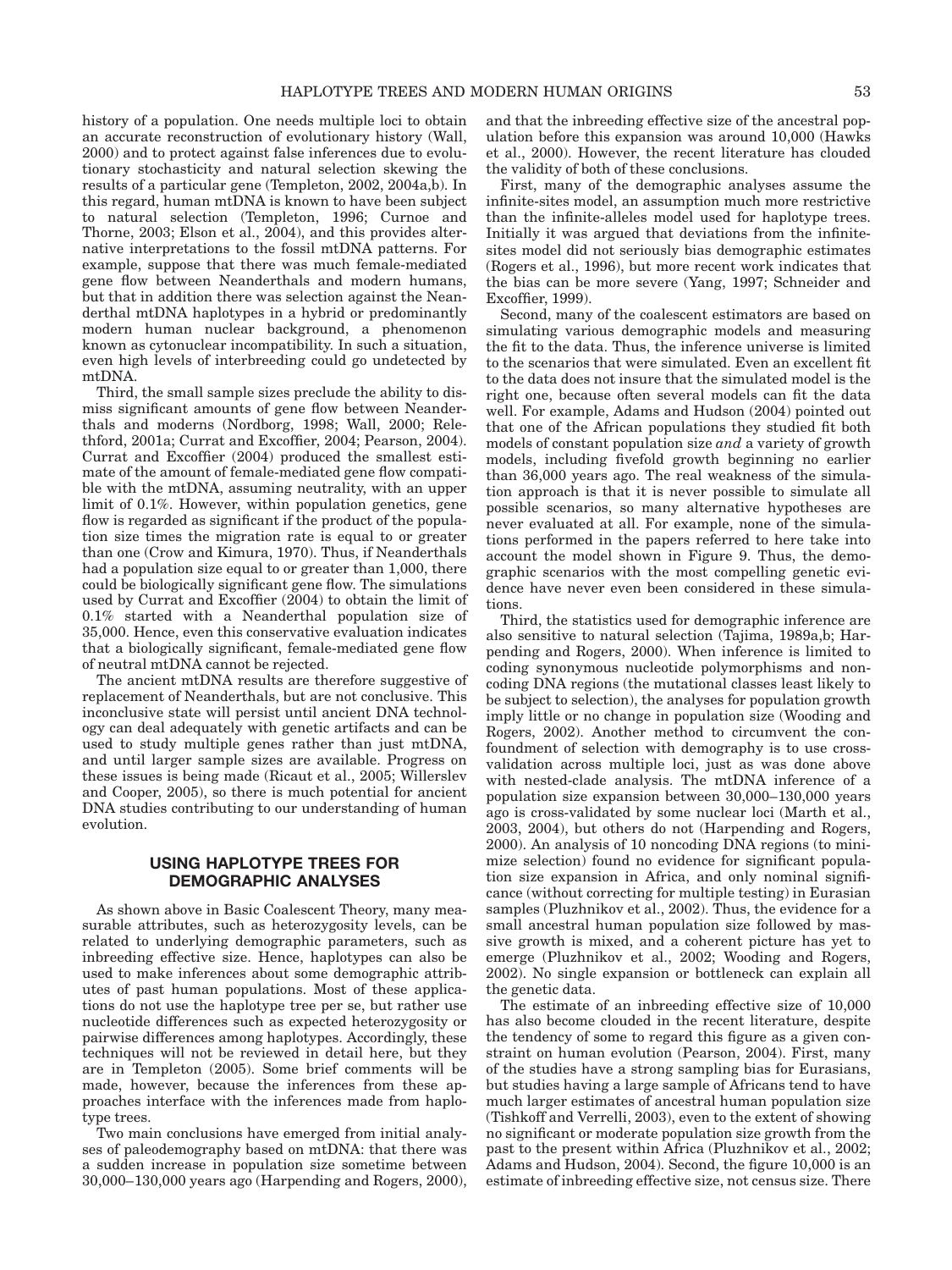is no expectation for the inbreeding effective size to equal the census size. For example, Eller (2002) and Eller et al. (2004) showed that a human census size of approximately 300,000 through the Pleistocene is compatible with an inbreeding effective size of 10,000. Thus, no coherent picture has emerged from genetic studies concerning the size of Pleistocene hominin populations.

# USING HAPLOTYPE TREES FROM NONHUMAN SPECIES

Humans have not evolved independently of other species, so in some cases inferences made from the haplotype trees of other species can shed light on human evolution. What is needed is another species whose evolution is strongly coupled to that of human evolution. One type of evolutionary coupling is through an obligate parasite or pathogen/host relationship. For example, lice are obligate parasites of mammals or birds that complete their entire life cycle on the body of the host and cannot survive more than a few days off the host (Reed et al., 2004). As a consequence, the evolutionary patterns of lice should be strongly coupled with the evolutionary patterns of their hosts, and hence provide an independent marker of host evolution. A major caveat emerges from more general studies that indicate that coevolutionary patterns can vary over space and time, are influenced by gene flow and dispersal patterns of both host and parasites (including host shifts for the parasites), and depend on other species in the ecological community (Pellmyr, 2003; Perlman and Jaenike, 2003; Shingleton and Stern, 2003; Zangerl and Berenbaum, 2003; Forde et al., 2004; Segraves and Pellmyr, 2004). The idea of a simple, parallel phylogenetic pattern is unrealistic is many cases. As a consequence, parasite phylogenetic studies must be interpreted with great caution, and must always be regarded at best as indirect evidence of host evolution.

Useful evolutionary inferences are possible even when the phylogeny of parasites is obviously discordant with the phylogeny of the host. For example, Glenn and Brooks (1986) performed a phylogenetic analysis on the presence or absence of particular parasites on a variety of hominid and other primate hosts, and discovered that humans are more similar to baboons (Papio spp.) than to chimpanzees or gorillas. This conclusion is obviously incorrect phylogenetically, and shows the danger of equating parasite evolution to host evolution. The parasites found on a particular host are due to a combination of vertical transmission (parallel evolutionary descent) and horizontal transfer (jumping from one host to another). Horizontal transfer often reflects the types of habitats a species uses and lives in and its diet, particularly for intestinal parasites (Ashford, 2000). Hence, the results of Glenn and Brooks (1986) do not reflect hominid phylogeny, but do indicate that early humans lived in habitats and had a diet more similar to that of baboons than to that of our closest evolutionary relatives, the chimpanzees and gorillas.

The strongest coevolutionary patterns within the human lineage are expected for those parasites that are human specialists. Human specialists whose geographical origin can be inferred are predominately from sub-Sahara Africa, consistent with the inference shown in Figure 9 of an African origin for the human lineage (Ashford, 2000). However, a considerable group of human specialists is primarily Eurasian, indicating that the human lineage has been outside of Africa for a long time in a temporally continuous fashion (Ashford, 2000), a conclusion also consistent with Figure 9. Interestingly, five human specialists depend on our eating of beef or pork, and all of these appear to be of Eurasian origin, suggesting that humans became specialist cow and pig eaters first in Eurasia (Ashford, 2000). One group of human specialists, three species of Taeniid tapeworms, were initially thought to fit into this pattern. However, a more recent study that estimated an mtDNA haplotype tree of 35 species in the genus Taenia indicated that these three human specialists evolved from two independent host shifts to humans from tapeworm species that used carnivores (hyaenids, canids, or felids) and bovids (but not from the genus Bos) as hosts (Hoberg et al., 2001). The molecular dating of one of these transfers to humans was probably older than a million years ago. Even though there is considerable error in this figure, it is clear that this transfer to human hosts occurred well before the domestication of cattle or pigs. Hence, Hoberg et al. (2001) concluded that humans around a million years ago either hunted or scavenged bovids such as antelope and thereby acquired these tapeworm parasites, which were then subsequently transferred from humans to domestic cattle and pigs.

One interesting phylogenetic pattern that emerged from the mtDNA haplotype tree of the Taeniid tapeworms is that one of the host shifts to humans resulted in two species of human specialist tapeworms that split from one another about a million years ago, with one form being principally confined to Asia (Hoberg et al., 2001). Reed et al. (2004) reported a split pattern for lice. They studied the evolution of head/body lice (Pediculus humanus) that exist in two morphologically similar but ecologically distinct forms, head lice that are confined to the scalp and body lice. The molecular date of the split of the human louse from its sister species that uses chimpanzees as a host is 5.6 MYA, a figure consistent with the hypotheses of cospeciation of the lice with their hominoid hosts. Two highly divergent clades were found within P. humanus that split around 1.18 MYA, with one clade being found worldwide and consisting of both head and body lice, and the other clade consisting of only head lice and confined to the American continents. Similarly, Pavesi (2004) reported two clades of polyomavirus JC (JCV), a double-stranded DNA virus that is ubiquitous in human populations, with the Asian/Amerind strains being highly divergent.

Reed et al. (2004) explained this unexpected pattern by hypothesizing that the Homo lineage split around a million years ago into a Eurasian and an African species, and that this host speciation event caused codivergence of the lice (and the other parasite pairs mentioned above), with subsequent expansion of humans out of Africa resulting in direct physical contact with the Eurasian species that allowed the two divergent parasite lineages to come back into contact. The idea of separate Eurasian and African species of Homo around a million years ago is strongly falsified by the direct studies of human genes that indicate recurrent interchange of genes between African and Eurasian populations going back at least 1.46 MYA, with 95% confidence (Fig. 7). The pattern of divergent pairs of parasites and JCV does not require that the Eurasian populations of Homo were a separate species from African populations around a million years ago. Just as the curves shown in Figures 7 and 8 strongly falsify replacement, they do not preclude the existence of one or more populations of Homo in Eurasia that were indeed isolated, as pointed out previously in the discussion of Neanderthals. Indeed, the recent discovery of Homo floresiensis (Brown et al., 2004) shows that such isolated populations could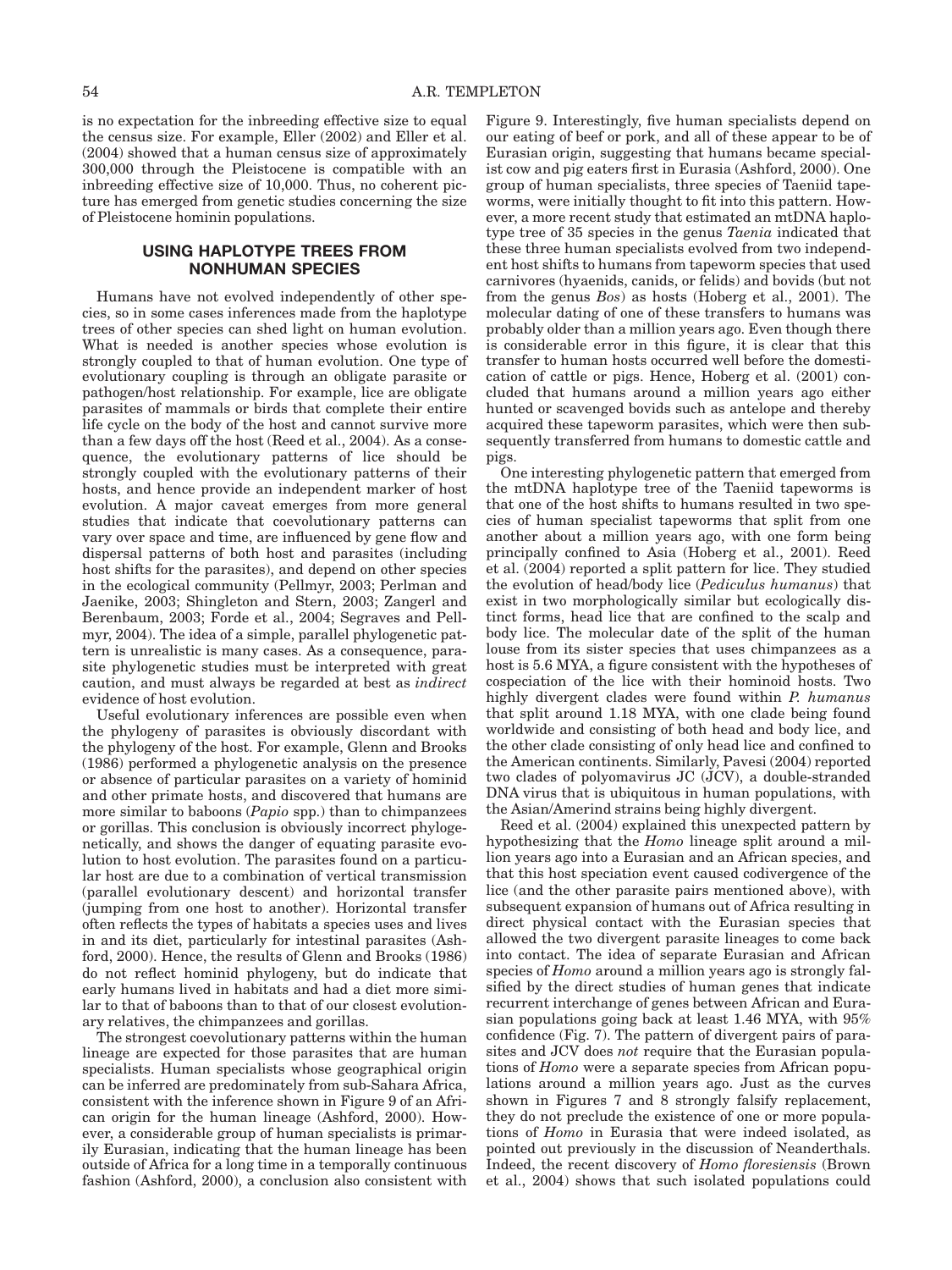have well existed. An Asian isolate of humans, which may or may not have been a separate species, could explain these patterns of parasite evolution. As pointed out by Reed et al. (2004), it is necessary that the lineage of humans from which we are descended had to come ultimately into physical contact with this isolate, and perhaps reproductive contact as well, in order for the divergent parasites and JCV that coevolved with the isolate to transfer to the existing human lineage.

Pavesi (2004) suggested yet another possibility. His analysis had the most extensive geographical sampling, and with his enhanced geographical resolution he concluded that both lineages of JCV transferred to humans in Africa at two different times, and both subsequently expanded out of Africa in two different major migratory waves that brought the two parasitic lineages back into contact. This hypothesis is compatible with data on modern human specialist pathogens, such as HIV, that exist in more than one highly divergent clade because of multiple, independent host transfers to humans in Africa (Sharp et al., 2001). Hence, multiple independent host shifts to humans is a real epidemiological possibility. This hypothesis of independent host shifts followed by separate out-of-Africa expansions is also compatible with the reconstruction of human evolution shown in Figure 9 that indicates at least three major expansions of human populations out of Africa, with one being around 700,000 years ago. Given that the lineages of parasites and JCV must have diverged some time before their expansion out of Africa, the Acheulean expansion would explain the dates estimated by Hoberg et al. (2001) and Reed et al. (2004), without the need to invoke another human species or even population isolate.

Another important parasite of humans is Plasmodium falciparum, the malarial parasite. There has been speculation that this parasite could have moved out of Africa along with the most recent out-of-Africa expansion event of its human hosts, or alternatively it spread much more recently due to changes associated with the emergence of agriculture (Volkman et al., 2001; Joy et al., 2003). To address these issues, mtDNA sequence variation was recently surveyed in 100 worldwide isolates of the malarial parasite (Joy et al., 2003), and Templeton (2004a) performed a nested-clade phylogeographic analysis of these data. Isolation by distance dominates the most recent evolution of P. faciparum in this analysis, but there is also a significant range expansion, most likely out of Africa, that dates to 35,000 or 42,000 years ago, depending on the calibration date used. The same statistical framework discussed above regarding nested-clade analysis with multiple loci can be used to test the concordance of this out-of-Africa range expansion of malaria with the most recent out-of-Africa range expansion observed in humans (Fig. 7). The log-likelihood ratio test of homogeneity of the malarial out-of-Africa range expansion with the pooled human data for the most recent out-of-Africa range expansion yields a chi-square value of 1.97 (P-value of 0.16) for the 42,000 year date, and 2.54 (P-value of 0.11) for the 35,000-year date. Hence, the data of Joy et al. (2003) are compatible with the hypothesis that the malarial parasite spread outof-Africa with their human hosts in the most recent out-of-Africa range expansion shown in Figure 9. However, the 95% confidence interval for the malarial expansion out-of-Africa is 113,000–5,900 years ago for the older calibration, and 93,700–4,900 years ago for the younger calibration. Thus, the malarial range expansion is also compatible with the hypothesis of a recent expansion due to the spread of agriculture. Although no definitive conclusions

were possible with this example, it does illustrate that nested-clade analysis of multiple loci provides an inference- and hypothesis-testing framework for both intraspecific evolution and for coevolution.

#### USING HAPLOTYPE TREES FOR INFERRING ADAPTIVE HUMAN EVOLUTION

Coalescence theory and phylogenetics provide a variety of tests to infer the presence and type of natural selection operating at the molecular level, particularly from haplotype trees of protein-coding genes (Bamshad and Wooding, 2003; Clark et al., 2003; Akey et al., 2004; Storz et al., 2004; Vallender and Lahn, 2004). Indeed, the great abundance of sequence data, not only in humans but in closely related species (outgroup data are frequently required for many of these tests of selection), have allowed massive screening throughout the human genome to identify those genes and DNA regions that were specifically subjected to positive, directional selection in the lineage leading to modern humans, and thus were involved in the adaptive transformation of the human species. This literature is discussed in more detail in Templeton (2005), so only a brief summary is presented here.

The protein-coding genes that were under directional selection only in the human lineage fall into just a few functional categories. The single most common class is genes involved in host-pathogen interactions, and the evidence for positive selection for many of these genes is confined to Eurasia. This implies that as the human lineage spread into Eurasia, humans encountered many new pathogens to which they had to adapt.

Another common class of genes showing directional selection in the human lineage is a set of genes coding for dietary enzymes. This indicates that humans greatly shifted their diet from that of chimpanzees, and this conclusion is compatible with studies of human intestinal parasites that indicate more similarity with baboons than with chimpanzees, as discussed above.

Many genes involved in sensory perception, central nervous system functioning, and brain anatomy also show positive selection in humans. This conclusion is compatible with the fossil record that reveals extensive changes in brain size and anatomy over the past two million years, and with the archaeological record that reveals extensive behavioral changes during this same time period.

# CONCLUSIONS

Ever since the pioneering study of Cann et al. (1987), haplotype trees have played an important and central role in inferences about human evolution. Since 1987, our abilities have increased dramatically to estimate haplotype trees from a wide class of genes, to incorporate ancient DNA into the trees, and to analyze the trees for inferences on past population structure, demography, historical events, and patterns of natural selection. There is still much controversy about exactly what it is that these haplotype trees tell us about human evolution, but there is an emerging consensus on at least some points. First, most workers in this area now acknowledge that no one gene or DNA region can tell the whole story of human evolution. As a result, there is a growing trend to study multiple genes, or at least to integrate studies of one gene with studies of other genes. As shown in Figure 9, a multilocus approach yields a far richer picture of human evolution than is possible with any single gene.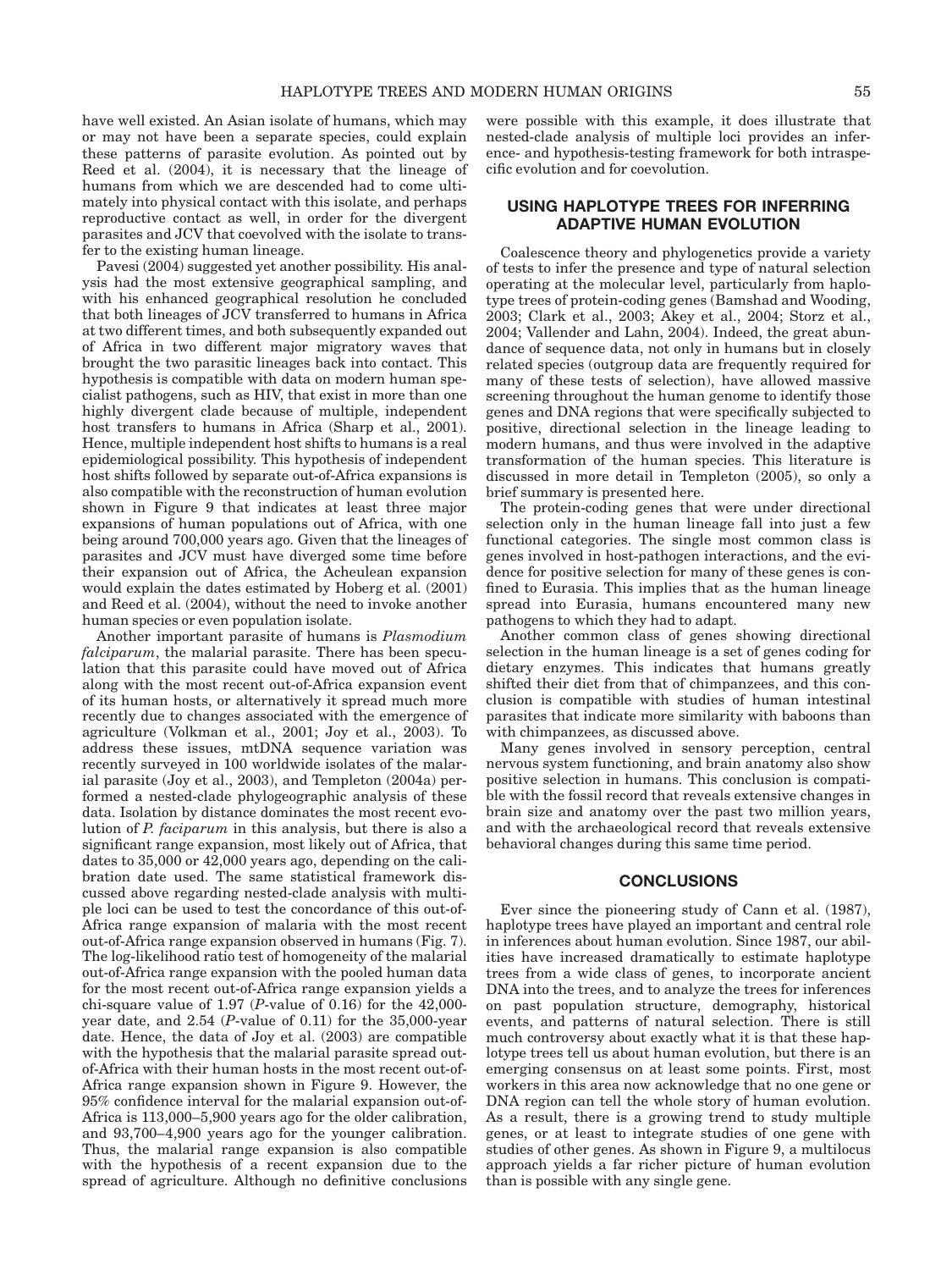A second point of growing consensus is the need for basing inferences from haplotype trees on rigorous statistical analyses. The early literature was dominated by drawing haplotype trees and then making visual inferences. As the literature has matured, there has been a growing realization that the data represented in haplotype trees must be analyzed statistically, and that hypotheses must be tested. One hypothesis about recent human evolution was the out-of-Africa replacement hypothesis, in which anatomically modern humans arose first in Africa, then expanded out-of-Africa as a new type (or even species) of humans, and drove the older "type" of humans found on the Eurasian continent to total genetic extinction. The early work on mtDNA haplotype trees was often presented as proof of this hypothesis, but there was no effort to test the replacement hypothesis vs. alternatives with the mtDNA (Templeton, 1994). With multilocus data sets, the hypothesis of total replacement can be tested, and it is strongly rejected  $(P < 10^{-17})$ . Thus, the hypothesis of total replacement can no longer be regarded as tenable.

A third factor to emerge from this growing literature is that genes and haplotype trees are not always the definitive cure-all for testing hypothesis about recent human evolution. The coalescent process itself has a high degree of stochasticity, and our ability to make inferences is limited by the number of informative mutations and their distribution in time and space, all factors over which we have no or limited control. The multilocus approach can ameliorate these deficiencies, but not completely eliminate them. This is illustrated by the current muddled state of inferences about past human inbreeding effective sizes and growth rates, or by the failure of the malaria mtDNA haplotype tree analysis to be able to discriminate between two hypotheses of range expansion that differ in their timing by an order of magnitude.

Genetic analyses of haplotype trees do not override fossil and archaeological data; rather, genetic data should be integrated with fossil and archaeological data. In this regard, the fossil and archaeological data overlay extremely well upon the haplotype tree-based inferences summarized in Figure 9. Three major expansions of human population out of Africa are inferred from the haplotype trees, and each is corroborated by fossil and archaeological data (Templeton, 2005). The out-of-Africa replacement hypothesis is strongly rejected by the haplotype tree data, and this is also supported by the fossil and current human data indicating that many of the anatomically modern traits that first appear in Africa are still polymorphic in living human populations, and that many other traits showed regional continuity throughout this time period. Thus, different modern traits show different evolutionary patterns, which is incompatible with one "type" of human replacing another "type," but which is compatible with different Mendelian traits spreading in their own unique fashion due to the interaction of selection, drift, and gene flow among interbreeding populations. Genetics, paleontology, and archaeology are synergistic disciplines for studying human evolution, and many exciting inferences about the evolutionary history of our species will undoubtedly emerge from this synergism.

#### ACKNOWLEDGMENTS

I thank Dr. Sara Stinson and three anonymous reviewers for their excellent suggestions on an earlier version of this paper.

#### LITERATURE CITED

- Adams AM, Hudson RR. 2004. Maximum-likelihood estimation of demographic parameters using the frequency spectrum of unlinked single-nucleotide polymorphisms. Genetics 168: 1699–1712.
- Aguirre E, Carbonell E. 2001. Early human expansions into Eurasia: the Atapuerca evidence. Quatern Int 75:11–18.
- Akey JM, Eberle MA, Rieder MJ, Carlson CS, Shriver MD, Nickerson DA, Kruglyak L. 2004. Population history and natural selection shape patterns of genetic variation in 132 genes. Plos Biol 2:1591–1599.
- Antón SC, Leonard WR, Robertson ML. 2002. An ecomorphological model of the initial hominid dispersal from Africa. J Hum Evol 43:773–785.
- Asfaw B, Beyne Y, Suwa G, Walter RC, White TD, WoldeGabriel G, Yemane T. 1992. The earliest Acheulean from Konso-Gardula. Nature 360:732–735.
- Ashford RW. 2000. Parasites as indicators of human biology and evolution. J Med Microbiol 49:771–772.
- Avise JC. 2000. Phylogeography. Cambridge, MA: Harvard University Press.
- Bacon AL, Dunlop MG, Farrington SM. 2001. Hypermutability at a poly(A/T) tract in the human germline. Nucleic Acids Res 29:4405–4413.
- Bamshad MJ, Wooding SP. 2003. Signatures of natural selection in the human genome. Nat Rev Genet 4:99–111.
- Bar-Yosef O, Belfer-Cohen A. 2001. From Africa to Eurasia early dispersals. Quatern Int 75:19–28.
- Brown P, Sutikna T, Morwood MJ, Soejono RP, Jatmiko, Wayhu Saptomo E, Awe Due R. 2004. A new small-bodied hominin from the late Pleistocene of Flores, Indonesia. Nature 431:1055–1061.
- Buzin CH, Feng JN, Yan J, Scaringe W, Liu Q, den Dunnen J, Mendell JR, Sommer SS. 2005. Mutation rates in the dystrophin gene: a hotspot of mutation at a CpG dinucleotlide. Hum Mutat 25:177–188.
- Caldararo N, Gabow S. 2000. Mitochondrial DNA analysis and the place of Neandertals in Homo. Ancient Biomol 3:135–158.
- Cann RL, Stoneking M, Wilson AC. 1987. Mitochondrial DNA and human evolution. Nature 325:31–36.
- Caramelli D, Lalueza-Fox C, Vernesi C, Lari M, Casoli A, Mallegni F, Chiarelli B, Dupanloup I, Bertranpetit J, Barbujani G, Bertorelle G. 2003. Evidence for a genetic discontinuity between Neandertals and 24,000-year-old anatomically modern Europeans. Proc Natl Acad Sci USA 100:6593–6597.
- Castelloe J, Templeton AR. 1994. Root probabilities for intraspecific gene trees under neutral coalescent theory. Mol Phylogenet Evol 3:102–113.
- Clark AG, Glanowski S, Nielsen R, Thomas PD, Kejariwal A, Todd MA, Tanenbaum DM, Civello D, Lu F, Murphy B, Ferriera S, Wang G, Zheng XG, White TJ, Sninsky JJ, Adams MD, Cargill M. 2003. Inferring nonneutral evolution from human-chimpmouse orthologous gene trios. Science 302:1960–1963.
- Crandall KA. 1994. Intraspecific cladogram estimation: accuracy at higher levels of divergence. Syst Biol 43:222–235.
- Crandall KA, Templeton AR. 1993. Empirical tests of some predictions from coalescent theory with applications to intraspecific phylogeny reconstruction. Genetics 134:959–969.
- Crandall KA, Templeton AR. 1999. Statistical approaches to detecting recombination. In: Crandall KA, editor. The evolution of HIV. Baltimore: Johns Hopkins University Press. p 153–176.
- Crawford DC, Bhangale T, Li N, Hellenthal G, Rieder MJ, Nickerson DA, Stephens M. 2004. Evidence for substantial finescale variation in recombination rates across the human genome. Nat Genet 36:700–706.
- Crow JF, Kimura M. 1970. An introduction to population genetic theory. New York: Harpr & Row.
- Curnoe D, Thorne A. 2003. Number of ancestral human species: a molecular perspective. Homo J Comp Hum Biol 53:201–224.
- Currat M, Excoffier L. 2004. Modern humans did not admix with Neanderthals during their range expansion into Europe. Plos Biol 2:421.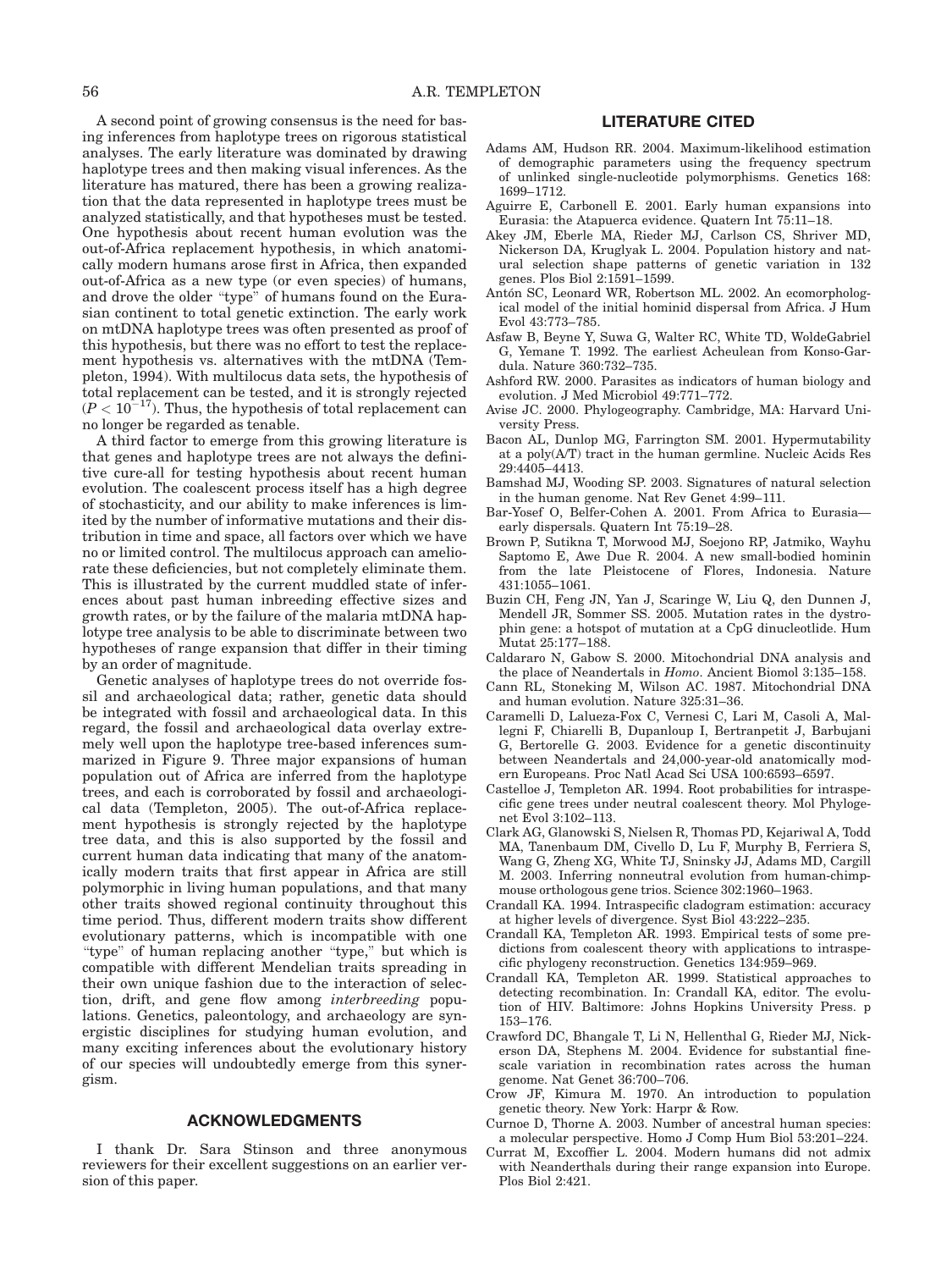- Donnelly P, Tavare S. 1995. Coalescents and genealogical structure under neutrality. Annu Rev Genet 29:401–421.
- Eller E. 2002. Population extinction and recolonization in human demographic history. Math Biosci 177:1–10.
- Eller E, Hawks J, Relethford JH. 2004. Local extinction and recolonization, species effective population size, and modern human origins. Hum Biol 76:689–709.
- Elson JL, Turnbull DM, Howell N. 2004. Comparative genomics and the evolution of human mitochondrial DNA: assessing the effects of selection. Am J Hum Genet 74:229–238.
- Eswaran V, Harpending H, Rogers AR. 2005. Genomics refutes an exclusively African origin of humans. J Hum Evol 49:1–18.
- Ewens WJ. 1990. Population genetics theory—the past and the future. In: Lessard S, editor. Mathematical and statistical developments of evolutionary theory. Dordrecht: Kluwer Academic Publishers. p 177–227.
- Felsenstein J. 2004. Inferring phylogenies. Sunderland, MA: Sinauer Associates, Inc.
- Forde SE, Thompson JN, Bohannan BJM. 2004. Adaptation varies through space and time in a coevolving host-parasitoid interaction. Nature 431:841–844.
- Fryxell KJ, Moon W-J. 2005. CpG mutation rates in the human genome are highly dependent on local GC content. Mol Biol Evol 22:650–658.
- Garrigan D, Mobasher Z, Severson T, Wilder JA, Hammer MF. 2005. Evidence for archaic Asian ancestry on the human X chromosome. Mol Biol Evol 22:189–192.
- Glenn DR, Brooks DR. 1986. Parasitological evidence pertaining to the phylogeny of the hominid parasites. Biol J Linn Soc 27:331–354.
- Gutierrez G, Sanchez D, Marin A. 2002. A reanalysis of the ancient mitochondrial DNA sequences recovered from Neandertal bones. Mol Biol Evol 19:1359–1366.
- Hansen AJ, Willerslev E, Wiuf C, Mourier T, Arctander P. 2001. Statistical evidence for miscoding lesions in ancient DNA templates. Mol Biol Evol 18:262–265.
- Harpending H, Rogers A. 2000. Genetic perspectives on human origins and differentiation. Annu Rev Genom Hum Genet 1:361–73.
- Hawks J, Hunley K, Lee S, Wolpoff M. 2000. Population bottlenecks and Pleistocene human evolution. Mol Biol Evol 17:2– 22.
- Hein J, Schierup MH, Wiuf C. 2005. Gene genealogies, variation and evolution: a primer in coalescent theory. Oxford: Oxford University Press.
- Hoberg EP, Alkire NL, Queiroz Ad, Jones A. 2001. Out of Africa: origins of the Taenia tapeworms in humans. Proc R Soc Lond [Biol] 268:781–787.
- Hou YM, Potts R, Yuan BY, Guo ZT, Deino A, Wang W, Clark J, Xie GM, Huang WW. 2000. Mid-Pleistocene Acheulean-like stone technology of the Bose Basin, South China. Science 287:1622–1626.
- Hudson RR. 1990. Gene genealogies and the coalescent process. Oxf Surv Evol Biol 7:1–44.
- Hutchison DW, Templeton AR. 1999. Correlation of pairwise genetic and geographic distance measures: inferring the relative influences of gene flow and drift on the distribution of genetic variability. Evolution 53:1898–1914.
- Innan H, Zhang K, Marjoram P, Tavare S, Rosenberg NA. 2005. Statistical tests of the coalescent model based on the haplotype frequency distribution and the number of segregating sites. Genetics 169:1763–1777.
- Joy DA, Feng XR, Mu JB, Furuya T, Chotivanich K, Krettli AU, Ho M, Wang A, White NJ, Suh E, Beerli P, Su XZ. 2003. Early origin and recent expansion of Plasmodium falciparum. Science 300:318–321.
- Kimura M. 1970. The length of time required for a selectively neutral mutant to reach fixation through random frequency drift in a finite population. Genet Res 15:131–133.
- Knight A. 2003. The phylogenetic relationship of Neandertal and modern human mitochondrial DNAs based on informative nucleotide sites. J Hum Evol 44:627–632.
- Knowles LL, Maddison WP. 2002. Statistical phylogeography. Mol Ecol 11:2623–2635.
- Krings M, Capelli C, Tschentscher F, Geisert H, Meyer S, Haesler Av, GrossSchmitz K, Possnert G, Paunovic M, Pääbo S. 2000. A view of Neandertal genetic diveresity. Nat Genet 26:144–146.
- Lalueza-Fox C, Sampietro ML, Caramelli D, Puder Y, Lari M, Calafell F, Martinez-Maza C, Bastir M, Fortea J, Rasilla Mdl, Bertranpetit J, Rosas A. 2005. Neandertal evolutionary genetics: mitochondrial DNA data from the Iberian Peninsula. Mol Biol Evol 22:1077–1081.
- Lercher MJ, Hurst LD. 2002. Human SNP variability and mutation rate are higher in regions of high recombination. TIG 18:337–340.
- Lordkipanidze D, Vekua A, Ferring R, Rightmire GP, Agusti J, Kiladze G, Mouskhelishvili A, Nioradze M, de Leon MSP, Tappen M, Zollikofer CPE. 2005. Anthropology: the earliest toothless hominin skull. Nature 434:717.
- Marth G, Schuler G, Yeh R, Davenport R, Agarwala R, Church D, Wheelan S, Baker J, Ward M, Kholodov M, Phan L, Czabarka E, Murvai J, Cutler D, Wooding S, Rogers A, Chakravarti A, Harpending HC, Kwok P-Y, Sherry ST. 2003. Sequence variations in the public human genome data reflect a bottlenecked population history. Proc Natl Acad Sci USA 100:376–381.
- Marth GT, Czabarka E, Murvai J, Sherry ST. 2004. The allele frequency spectrum in genome-wide human variation data reveals signals of differential demographic history in three large world populations. Genetics 166:351–372.
- McVean GAT, Myers SR, Hunt S, Deloukas P, Bentley DR, Donnelly P. 2004. The fine-scale structure of recombination rate variation in the human genome. Science 304:581–584.
- Nordborg M. 1998. On the probability of Neanderthal ancestry. Am J Hum Genet 63:1237–1240.
- Palsboll PJ, Berube M, Aguilar A, Notarbartolo-Di-Sciara G, Nielsen R. 2004. Discerning between recurrent gene flow and recent divergence under a finite-site mutation model applied to North Atlantic and Mediterranean Sea fin whale (Balaenoptera physalus) populations. Evolution 58:670–675.
- Pavesi A. 2004. Detecting traces of prehistoric human migrations by geographic synthetic maps of polyomavirus JC. J Mol Evol 58:304–313.
- Pearson OM. 2004. Has the combination of genetic and fossil evidence solved the riddle of modern human origins? Evol Anthropol 13:145–159.
- Pellmyr O. 2003. Yuccas, yucca moths, and coevolution: a review. Ann Mo Bot Gard 90:35–55.
- Perlman SJ, Jaenike J. 2003. Infection success in novel hosts: an experimental and phylogenetic study of Drosophila-parasitic nematodes. Evolution 57:544–557.
- Pluzhnikov A, Di Rienzo A, Hudson RR. 2002. Inferences about human demography based on multilocus analyses of noncoding sequences. Genetics 161:1209–1218.
- Posada D. 2002. Evaluation of methods for detecting recombination from DNA sequences: empirical data. Mol Biol Evol 19:708–717.
- Posada D, Buckley TR. 2004. Model selection and model averaging in phylogenetics: advantages of Akaike information criterion and Bayesian approaches over likelihood ratio tests. Syst Biol 53:793–808.
- Posada D, Crandall KA. 1998. ModelTest: testing the model of DNA substitution. Bioinformatics 14:817–818.
- Posada D, Crandall KA. 2001. Evaluation of methods for detecting recombination from DNA sequences: computer simulations. Proc Natl Acad Sci USA 98:13757–13762.
- Posada D, Crandall KA. 2002. The effect of recombination on the accuracy of phylogeny estimation. J Mol Evol 54:396–402.
- Posada D, Crandall KA, Holmes EC. 2002. Recombination in evolutionary genomics. Annu Rev Genet 36:75–97.
- Pusch CM, Bachmann L. 2004. Spiking of contemporary human template DNA with ancient DNA extracts induces mutations under PCR and generates nonauthentic mitochondrial sequences. Mol Biol Evol 21:957–964.
- Rannala B, Bertorelle G. 2001. Using linked markers to infer the age of a mutation. Hum Mutat 18:87–100.
- Ray N, Currat M, Berthier P, Excoffier L. 2005. Recovering the geographic origin of early modern humans by realistic and spatially explicit simulations. Genome Res 15:1161–1167.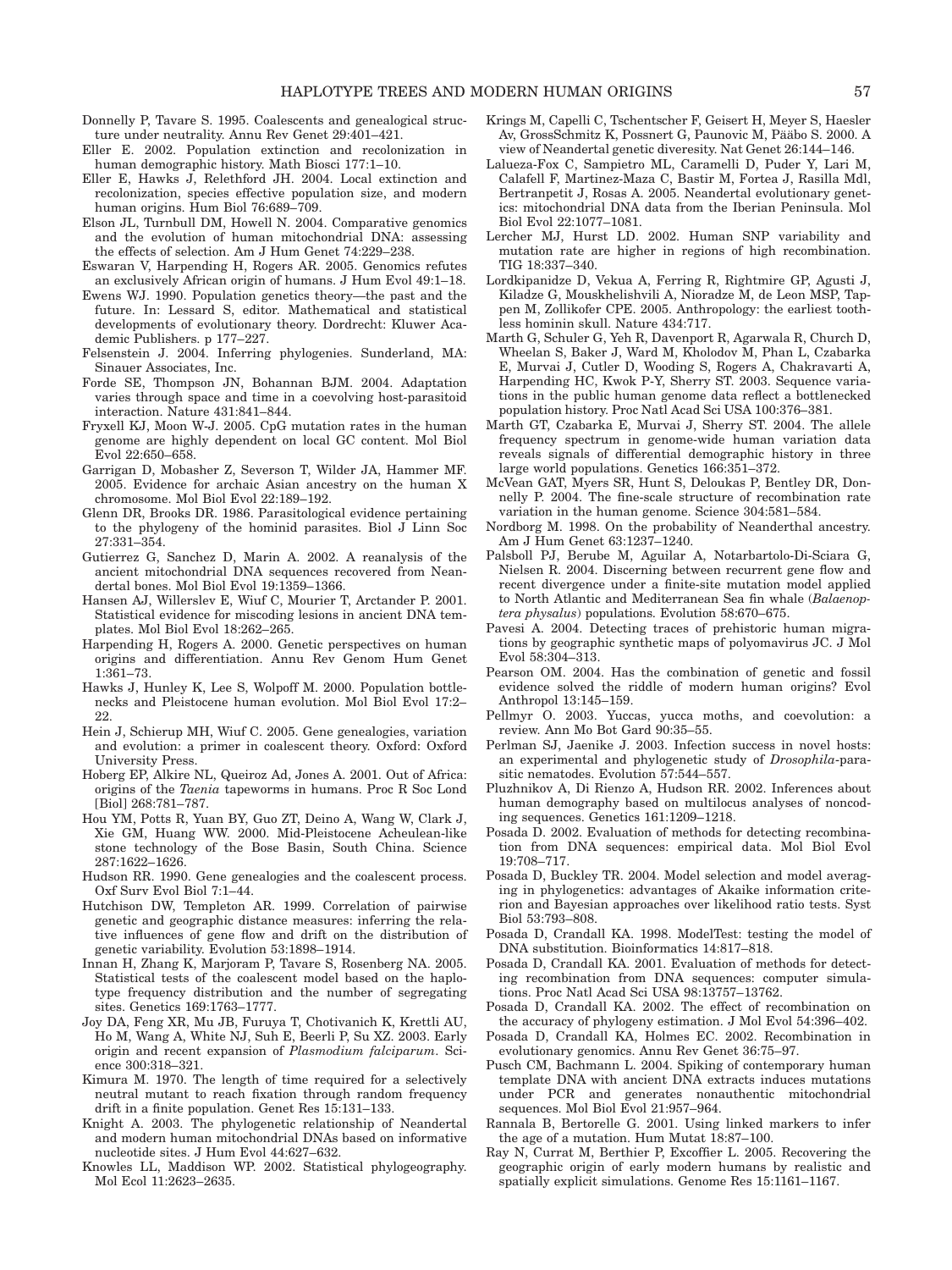- Reed DL, Smith VS, Hammond SL, Rogers AR, Clayton DH. 2004. Genetic analysis of lice supports direct contact between modern and archaic humans. Plos Biol 2:340.
- Relethford JH. 2001a. Absence of regional affinities of Neandertal DNA with living humans does not reject multiregional evolution. Am J Phys Anthropol 115:95–98.
- Relethford JH. 2001b. Genetics and the search for modern human origins. New York: John Wiley & Sons.
- Ricaut FX, Fedoseeva A, Keyser-Tracqui C, Crubezy E, Ludes B. 2005. Ancient DNA analysis of human Neolithic remains found in northeastern Siberia. Am J Phys Anthropol 126:458–462.
- Richards M. 2003. The Neolithic invasion of Europe. Annu Rev Anthropol 32:135–162.
- Richards M, Macaulay V, Hickey E, Vega E, Sykes B, Guida V, Rengo C, Sellitto D, Cruciani F, Kivisild T, Villems R, Thomas M, Rychkov S, Rychkov O, Rychkov Y, Gölge M, Dimitrov D, Hill E, Bradley D, Romano V, Calı` F, Vona G, Demaine A, Papiha S, Triantaphyllidis C, Stefanescu G, Hatina J, Belledi M, Rienzo AD, Novelletto A, Oppenheim A, Nørby S, Al-Zaheri N, Santachiara-Benerecetti S, Scozzari R, Torroni A, Bandelt H-J. 2000. Tracing European founder lineages in the Near Eastern mtDNA pool. Am J Hum Genet 67:1251–1276.
- Rightmire GP. 2004. Brain size and encephalization in early to mid-Pleistocene Homo. Am J Phys Anthropol 124:109–123.
- Rogers AR, Praley AE, Bamshad MJ, Watkins WS, Jorde LB. 1996. Mitochondrial mismatch analysis is insensitive to the mutational process. Mol Biol Evol 13:895–902.
- Ruff CB, Trinkaus E, Holliday TW. 1997. Body mass and encephalization in Pleistocene Homo. Nat 387:173–176.
- Schneider S, Excoffier L. 1999. Estimation of past demographic parameters from the distribution of pairwise differences when the mutation rates very among sites: application to human mitochondrial DNA. Genetics 152:1079–1089.
- Segraves KA, Pellmyr O. 2004. Testing the out-of-Florida hypothesis on the origin of cheating in the yucca-yucca moth mutualism. Evolution 58:2266–2279.
- Serre D, Langaney A, Chech M, Teschler-Nicola M, Paunovic M, Mennecier P, Hofreiter M, Possnert G, Pääbo S. 2004. No evidence of Neandertal mtDNA contribution to early modern humans. Plos Biol 2:313–317.
- Sharp PM, Bailes E, Chaudhuri RR, Rodenburg CM, Santiago MO, Hahn BH. 2001. The origins of acquired immune deficiency syndrome viruses: where and when? Philos Trans R Soc Lond [Biol] 356.
- Shingleton AW, Stern DL. 2003. Molecular phylogenetic evidence for multiple gains or losses of ant mutualism within the aphid genus Chaitophorus. Mol Phylogenet Evol 26:26–35.
- Soodyall H. 1993.Mitochondrial DNA polymorphisms in southern African populations. Ph.D. thesis, University of the Witwatersrand, Johannesburg.
- Stephens M, Smith NJ, Donnelly P. 2001. A new statistical method for haplotype reconstruction from population data. Am J Hum Genet 68:978–989.
- Stoneking M, Jorde LB, Bhatia K, Wilson AC. 1990. Geographic variation in human mitochondrial DNA from Papua New Guinea. Genetics 124:717–733.
- Storz JF, Payseur BA, Nachman MW. 2004. Genome scans of DNA variability in humans reveal evidence for selective sweeps outside of Africa. Mol Biol Evol 21:1800–1811.
- Stringer C. 2002. Modern human origins: progress and prospects. Philos Trans R Soc Lond [Biol] 357:563–579.
- Stringer CB, Andrews P. 1988. The origin of modern humans. Science 239:1263–1268.
- Sykes B, Leiboff A, Low-Beer J, Tetzner S, Richards M. 1995. The origins of the Polynesians: an interpretation from mitochondrial lineage analysis. Am J Hum Genet 57:1463–1475.
- Tajima F. 1983. Evolutionary relationship of DNA sequences in finite populations. Genetics 105:437–460.
- Tajima F. 1989a. The effect of change in population size on DNA polymorphism. Genetics 123:597–601.
- Tajima F. 1989b. Statistical-method for testing the neutral mutation hypothesis by DNA polymorphism. Genetics 123:585.
- Templeton AR. 1993. The "Eve" hypothesis: a genetic critique and reanalysis. Am Anthropol 95:51–72.
- Templeton AR. 1994. "Eve:" hypothesis compatibility versus hypothesis testing. Am Anthropol 96:141–147.
- Templeton AR. 1996. Contingency tests of neutrality using intra/interspecific gene trees: the rejection of neutrality for the evolution of the mitochondrial cytochrome oxidase II gene in the hominoid primates. Genetics 144:1263–1270.
- Templeton AR. 1998. Nested clade analyses of phylogeographic data: testing hypotheses about gene flow and population history. Mol Ecol 7:381–397.
- Templeton AR. 2002. Out of Africa again and again. Nature 416:45–51.
- Templeton AR. 2004a. A maximum likelihood framework for cross validation of phylogeographic hypotheses. In: Wasser SP, editor. Evolutionary theory and processes: modern horizons. Dordrecht: Kluwer Academic Publishers. p 209–230.
- Templeton AR. 2004b. Statistical phylogeography: methods of evaluating and minimizing inference errors. Mol Ecol 13:789–809.
- Templeton AR. 2005. Population biology and population genetics of Pleistocene hominins. In: Henke W, Rothe H, Tattersall I, editors. Handbook of palaeoanthropology. Berlin: Springer-Verlag. In press.
- Templeton AR, Sing CF. 1993. A cladistic analysis of phenotypic associations with haplotypes inferred from restriction endonuclease mapping. IV. Nested analyses with cladogram uncertainty and recombination. Genetics 134:659–669.
- Templeton AR, Boerwinkle E, Sing CF. 1987. A cladistic analysis of phenotypic associations with haplotypes inferred from restriction endonuclease mapping. I. Basic theory and an analysis of alcohol dehydrogenase activity in Drosophila. Genetics 117:343–351.
- Templeton AR, Sing CF, Kessling A, Humphries S. 1988. A cladistic analysis of phenotypic associations with haplotypes inferred from restriction endonuclease mapping. II. The analysis of natural populations. Genetics 120:1145–1154.
- Templeton AR, Crandall KA, Sing CF. 1992. A cladistic analysis of phenotypic associations with haplotypes inferred from restriction endonuclease mapping and DNA sequence data. III. Cladogram estimation. Genetics 132:619–633.
- Templeton AR, Routman E, Phillips C. 1995. Separating population structure from population history: a cladistic analysis of the geographical distribution of mitochondrial DNA haplotypes in the tiger salamander, Ambystoma tigrinum. Genetics 140:767–782.
- Templeton AR, Clark AG, Weiss KM, Nickerson DA, Boerwinkle E, Sing CF. 2000a. Recombinational and mutational hotspots within the human Lipoprotein Lipase gene. Am J Hum Genet 66:69–83.
- Templeton AR, Weiss KM, Nickerson DA, Boerwinkle E, Sing CF. 2000b. Cladistic structure within the human Lipoprotein Lipase gene and its implications for phenotypic association studies. Genetics 156:1259–1275.
- Thomas MG, Parfitt T, Weiss DA, Skorecki K, Wilson JF, Roux ML, Bradman N, Goldstein DB. 2000. Y chromosomes traveling south: the Cohen modal haplotype and the origins of the Lemba—the \Black Jews of Southern Africa." Am J Hum Genet 66:674–686.
- Tishkoff SA, Verrelli BC. 2003. Patterns of human genetic diversity: implications for human evolutionary history and disease. Annu Rev Genom Hum Genet 4:293–340.
- Tomatsu S, Orii KO, Bi Y, Gutierrez MA, Nishioka T, Yamaguchi S, Kondo N, Orii T, Noguchi A, Sly WS. 2004. General implications for CpG hot spot mutations: methylation patterns of the human iduronate-2-sulfatase gene locus. Hum Mutat 23:590–598.
- Tomso DJ, Bell DA. 2003. Sequence context at human single nucleotide polymorphisms: overrepresentation of CpG dinucleotide at polymorphic sites and suppression of variation in CpG islands. J Mol Biol 327:303–308.
- Torroni A, Schurr TG, Cabell MF, Brown MD, Neel JV, Larsen M, Smith DG, Vullo CM, Wallace DC. 1993a. Asian affinities and continental radiation of the four founding Native American mtDNAs. Am J Hum Genet 53:563–590.
- Torroni A, Sukernik RI, Schurr TG, Starikovskaya YB, Cabell MF, Crawford MH, Comuzzie AG, Wallace DC. 1993b. mtDNA